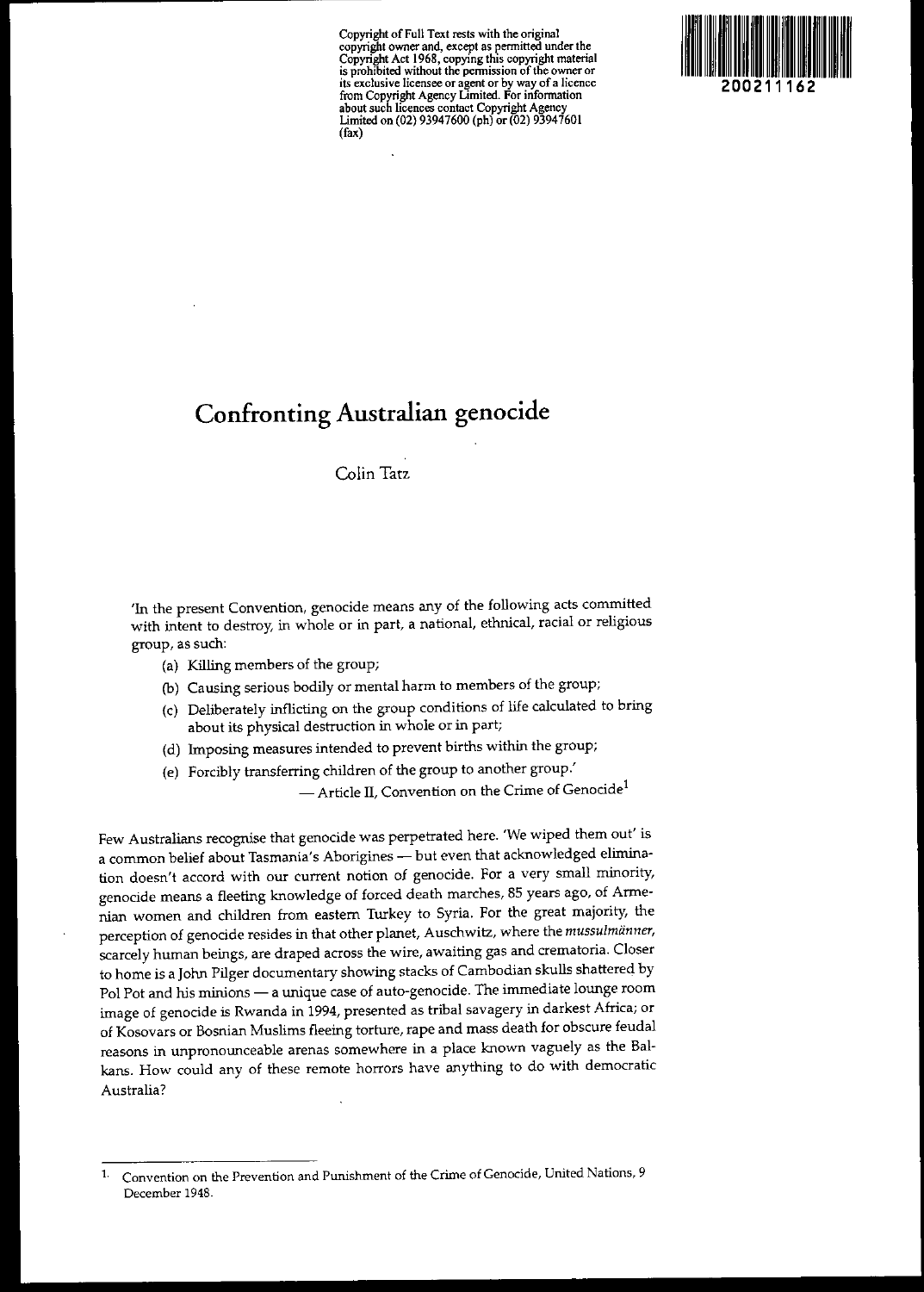# 'We are a moral people'

**A curious national belief is that simply being Australian is sufficient inoculation against** deviation from moral and righteous behaviour. In January 2000, a reporter asked Senator Amanda Vanstone, Minister for Justice, whether Konrad Kalejs, then a naturalised **Australian and formerly a member of the notorious** *Arajskomando* **killing unit in Latvia** in the Holocaust years, would be welcome here. The question was put as Kalejs, already deported from the United States and Canada, was about to leave London on the eve of British deportation proceedings. 'Would you expect a situation where any Australian **citizen would not be welcome here?', replied the Senator.<sup>2</sup> In the same year, at the** height of Australian reaction to criticism by the United Nations and other international **agencies - on apologies and reparations for Stolen Children, and on mandatory sen**tencing laws in Western Australia and the Northern Territory - Foreign Minister Alexander Downer was indignant: 'We cannot', he declaimed to the ABC, 'breach **human rights in this country - because we're Australians.'**

In 1949, when Australia reluctantly ratified the Genocide Convention, a bipartisan parliament was aghast that Australia should in any way be associated with that dreaded 'g' word.<sup>3</sup> Liberal MP Archie Cameron declared 'no one in his right senses believes that the Commonwealth of Australia will be called before the bar of public opinion, if there is such a thing, and asked to answer for any of the things which are **enumerated in this convention.' Labor MP Leslie Haylen was adamant that 'the** horrible crime of genocide is unthinkable in Australia ... that we detest all forms of **suicide ... arises from the fact that we are a moral people:**

**These immediate posnvar reactions would certainly have been based on cinema** newsreel images of 'liberated' Buchenwald and Belsen. Such also was my imagery at the time, retained even two decades later when first teaching the politics of race in 1964.

On my arrival here from South Africa in 1961, Sir Keith Hancock, then Professor of History at the Australian National University, gave me a copy of the 1961 edition of his *Australia.* In 282 pages, he discussed Aborigines in 23 lines. 'Pathetically helpless when assailed by the acquisitive society of Europe, the invading British did their 'wreckers' work with the unnecessary brutality of stupid children.' 'From time to time [Australia] remembers the primitive people it has dispossessed, and sheds over their predestined **passing an economical tear.'4 That was it. About to embark on a doctoral study of**

*<sup>2.</sup> Daily Advertiser,* **Wagga Wagga,4 January 2000. The Senator is also reported to have said that she 'would welcome him at the airport, as she would any other Australian.'**

**<sup>3.</sup> Tatz 1999: 1. It is instructive to read the Hansard record of debate on this ratification (vol.** 203:1864-61). In **some 19 pages, the fate of Jews occupied four or five lines. Aborigines were not mentioned. The bulk of discussion was devoted to possible or probable cold war 'genocides' in communist controlled or communist occupied Europe. Mr Blain, the Member for the Northern Territory, objected to the ratification bill: It was a slur on Australia because 'it deals with a crime of which no Anglo-Saxon could be guilty'. The Liberal Member for Henty, H. B. Goe) Gullett, was eloquent in defence of events in immediate postwar Germany: 'It is a wretched spectacle to see many German generals, now old men, who, during the war, ren· dered good service to their country according to their lights, being subjected to every possible kind of degradation simply because in accordance with the ethics of their profession and acting under instructions from their government they carried out their duties as best they could.'**

**<sup>4.</sup> Hancock 1961: 20-1.**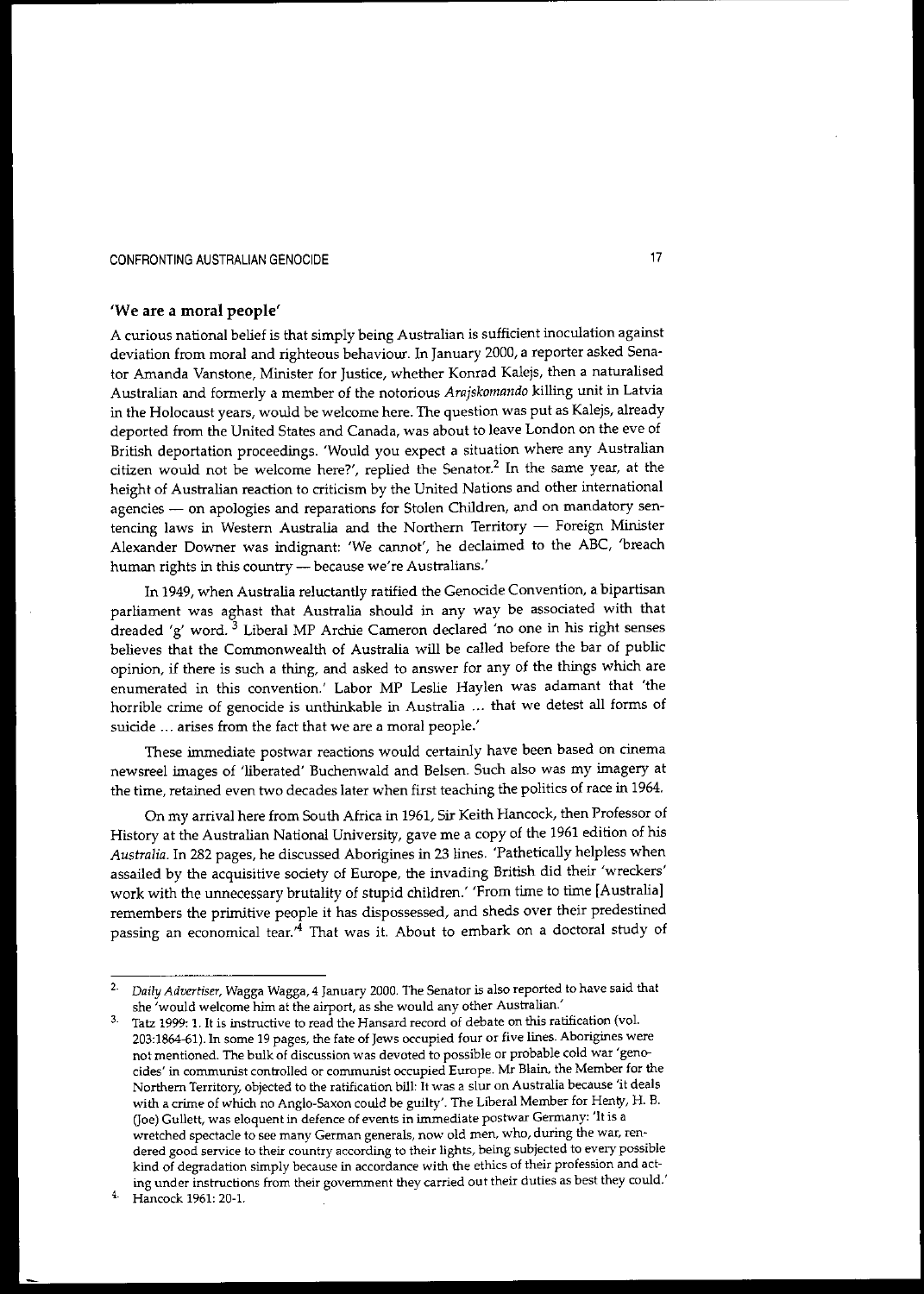contemporary Aboriginal life in northern Australia, my perception of the past was, in a phrase, 'unnecessary brutality'  $-$  by the brutish British, not by past or present **Australians.**

A decade later, Charles Rowley discussed the way in which Aborigines - and their physical killing - had been ignored by practically every historian to date. Rowley was always polite. Australian historians 'tended to play down' the history, consigning 'the moral and political issues to the past.' The 'mental block' had by no means disappeared when he was writing: there was a 'majority sentiment that raking up the misdeeds of the past serves no good purpose.' He quietly lamented the catchcry that 'what is done is done and should now be forgotten', but he was encouraged by the knowledge that 'a few young historians are beginning to work in the field of Aboriginal affairs.'5

Soon enough the works of Evans, Saunders and Cronin in 1975, Lyndall Ryan, Noel Loos and Henry Reynolds in 1981, and Noel Butlin in 1983, began to percolate, and then to trickle (rather than bubble) over into school and university curricula.<sup>6</sup> Here was physical killing, but because it occurred over long periods, in sporadic and epi**sodic rather than in (seemingly) systematic ways, and because the killings were in twos, threes, even dozens at a time, it never entered the mind that this was genocide in any Armenian and Jewish sense. It seemed to be murder, mass murder at times, massacre** often enough, bush pogrom perhaps, but nothing that could be equated with those **appalling European and Near-Eastern events. Several ventured the word extermina**tion. Butlin, who speculated that disease may have been 'a deliberate exterminating act' against Aborigines, did not conceive of that alleged 'action' in the language of genocide studies.<sup>7</sup> No one, except Michael Cannon, $8$  used the term. Andrew Markus $9$  shied away from the word, and Ann McGrath<sup>10</sup> was prepared to talk about attempted genocide in Tasmania, but not on the mainland. Henry Reynolds still admits to a reluctance about, **or an avoidance of, the crime. Robert Manne and Raimond Gaita, in the forefront of the literature on removed children, wish that a more appropriate nomenclature, or a better** or more flexible formal definition, could be found for what has happened in our country.

In the 1980s and 1990s, the developing preoccupation was with massacre. Myall Creek, Waterloo Creek, Forrest River, Bathurst, Orara River, Gippsland, Palmer River, Pinjarra, and Alice Springs became more familiar as sites of killing. But nobody was **studying genocide theory and practice and no one was examining the Convention out**lawing its attempt or implementation. No one was reading the Polish international jurist, Raphael Lemkin, who coined the word for the destruction of a genus of people in 1944. No scholar was looking at the fine print, or at the fact that the United Nations had created an international law which equated physical killing with such acts as imposing

 $\frac{5.}{6.}$  Rowley 1970: 1-9.

<sup>6.</sup> Evans et al1975; Ryan 1981; Loos 1981; Reynolds 19S1; Butlin 1983.

For a discussion of disease as genocide, and of Butlin's views in particular (1983: 175), see Tatz 1999: 11-13.

<sup>8.</sup> Cannon 1990.

**<sup>9.</sup> Markus 1990.**

**<sup>10.</sup> McGrath 1995.**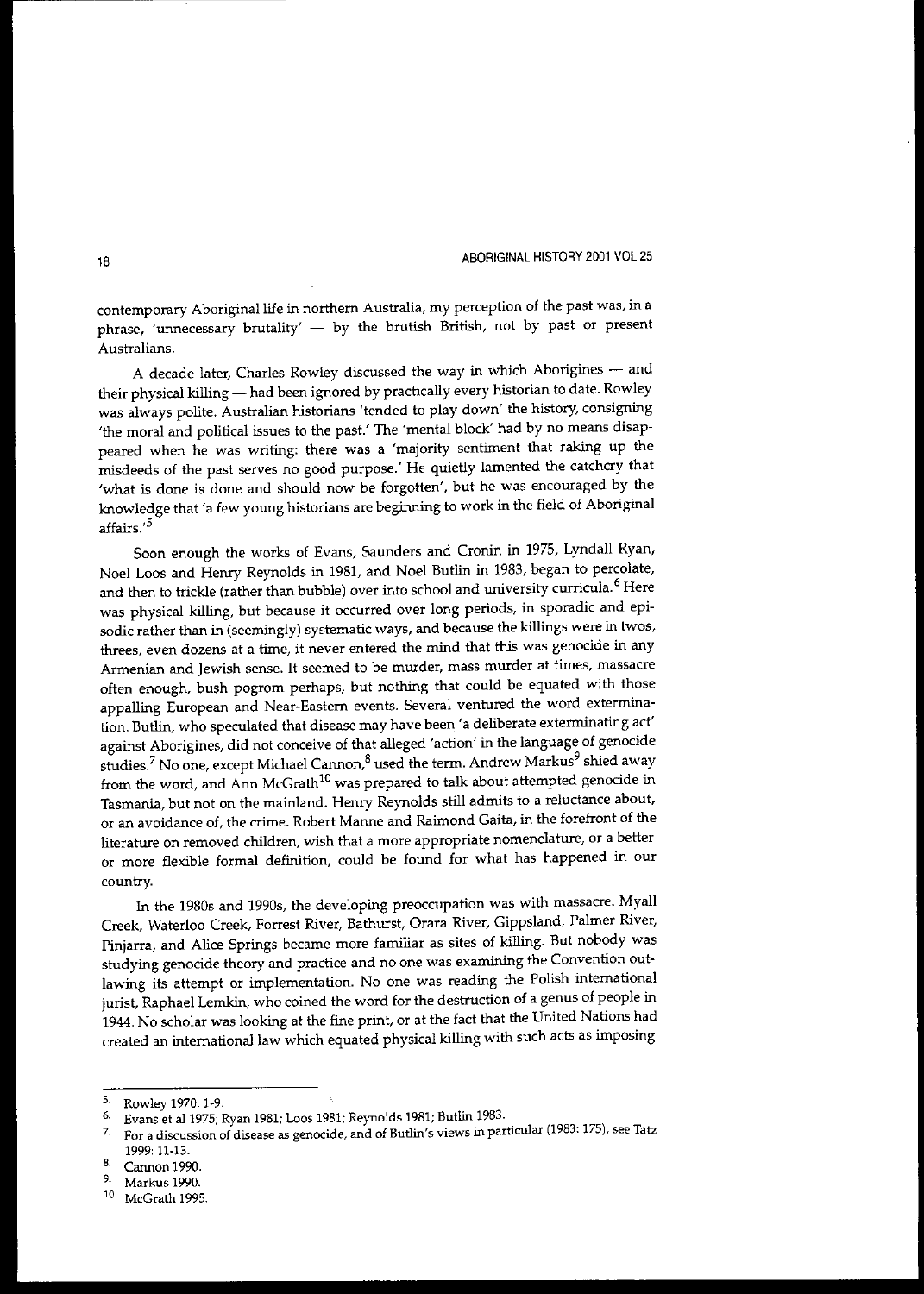birth control measures and forcibly transferring children. We were all steeped in Auschwitz, Treblinka, Sobibor and Belzec, in monstrous SS men, in Himrnlers, Heydrichs and Hoesses. Who needed to look further than these men and their doings for an understanding of genocide? Who could look any further?

**Tony Barta, an historian at LaTrobe University, was the first to penetrate the membrane that locked or blocked out the unthinkable notion of genocide having occurred in** this moral country. At the German-Jewish Experience symposium in Sydney in 1985, he gave <sup>a</sup> paper entitled *After the Holocaust: consciousness of genocide in Australia.l1* My **paper, on the same day, reflected movement towards recognition of parallel themes or** analogies - it was called *Racism, responsibility and reparation: South Africa, Germany and Australia.1***<sup>2</sup> The editors asked me, with some disquiet and scepticism, whether Barta's** 'surrealistic' vision should be included in the conference publication. I have a memory of momentary shame because I hesitated before saying 'yes'. Why hesitate? I think I was still afflicted with Downer's Syndrome, unwilling to believe that our Australian behaviour could, in any way, be analogous to this German criminality.

Peter Read's seminal essay, *The Stolen Generations,* was written in 1981,13 It coincided with the work of Richard Chisholm, who had been writing about the policy that pervaded the Aborigines Welfare Board, certainly from 1912: the socialisation of children away from their Aboriginality.14 Read and Chisholrn triggered a memory of a research visit I had made to the Retta Dixon Home in Darwin in 1962. While inspecting the place with Miss Amelia ShankIeton, she asked my wife to hold an infant boy. At tour's end, she asked my clearly doting spouse if we'd like to have him. 'What do we have to do?' we asked. 'A donation of 25 guineas will be acceptable', replied the amiable servant of the Australian Inland Mission. Incredibly, we didn't blanch at the prospective 'sale'. We drove around for an hour, contemplating, debating, and in the end decided no: to raise a child as both Aboriginal and Jewish would truly be a double **cross.**

In 1986, I studied the official records and archives of Holocaust history at Yad Vashem in Jerusalem. In lectures there, fleeting mention was made of Gipsy children removed from parents in Switzerland, of some 200000 Polish children considered Aryan enough in looks to be stolen and taken to Germany as future soldiers of the Thousand Year Reich. I can't and don't speak for others, but in my case the synapses finally connected a variety of concepts and realities: irrational prejudice acted upon; sci**entific racism; nationalism; physical killing; Native Police 'dispersing' Aborigines; the** eugenics movement; doctrines of racial purity; obsession with degrees of 'bloodness'; all that Australian legal and administrative language — mixed-blood, half-caste, quad**roon and octoroon; forced assimilation; systematic destruction of the essential institutions and foundations of particular societies; causing serious mental and bodily harm to particular groups; transfer of children and their 'socialisation away from their** Aboriginality'; official policies which aimed at 'eventually forgetting that there were

**<sup>11.</sup> Barta 1985: 154-6l.**

<sup>12.</sup> Tatz 1985, 162f1.

<sup>13.</sup> Read 1983.

<sup>14.</sup> Chisholm 1985, 18.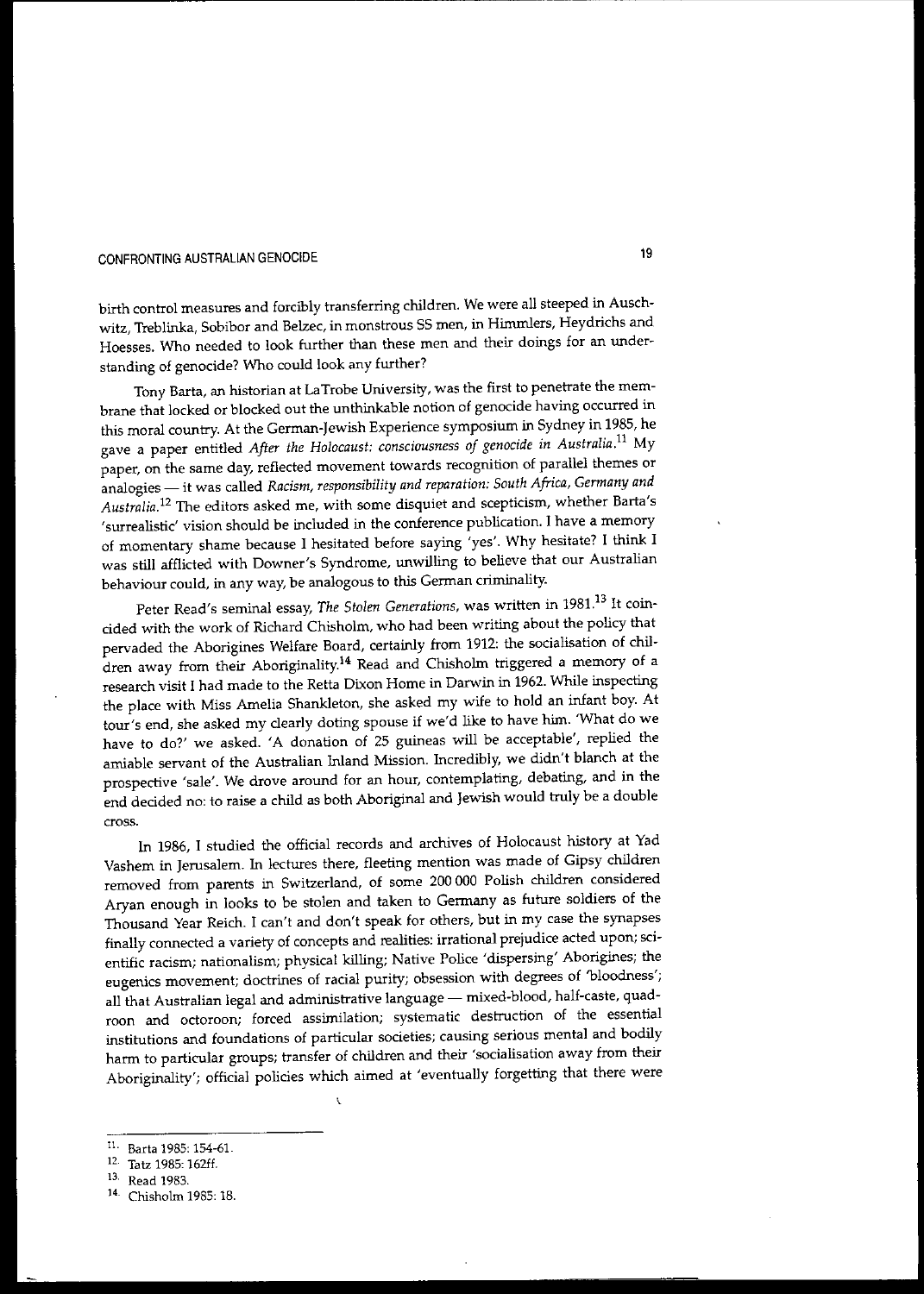ever any Aborigines in Australia', and so on. If we add together each of these factors, **the answer comes out as genocide.**

What has happened to the word genocide in the Australian context? Have histori**ans, social scientists and a few lawyers contrived to find, or squeeze, or even manufacture ingredients to support a new-fangled crime? Is this use of the ultimate word in our lexicon merely a fit-up, a contrived calumny, for such vague reasons as hat**ing Australia or wanting to see Australia squirm on the hook of guilt and shame? Is this simply political correctness and moral blackmail? Or is it a case of some Australians finally catching up with a reality that has been with the world for some thousands of years, although only formally defined and criminalised a mere 50 years ago?

As we know it today, the sub-discipline of Aboriginal history is barely 34 years old, baptised by this very history journal. The serious analysis of genocide in Australia is less than half that age. The youth of both may help explain why a few dozen 'moral' **democrats and humanists - a coterie of conservative politicians, a half-dozen broadsheet and tabloid journalists, a barrister, a pair of retired senior bureaucrats and a** quartet of freelance academics - feel emboldened enough to want to snuff it out.

#### The matter of intent

Auschwitz overwhelms, as it should. The Bible tells us about Hittites, Ammonites, Mid**ianites, and Moabites who were slain in their legions - and disappeared, forever. In** 416 BCE, the Athenians eliminated the population of the island of Melos. The Spanish conquistadors did their best to annihilate the native inhabitants of Hispaniola, reducing some five million people in 1496 to less than 20 000 by 1518. Turkey eliminated half of its three million Armenians between 1915 and 1923, saving some, forcibly adopting and converting others. Stalin contrived to eliminate 20 million Soviets between 1919 and 1939, mainly by starvation, because they were land-owning peasants or belonged to 'unacceptable' tribes, like the Ingush, Tatars and Chechens. In little Burundi, 120000 Hutu were put to the machete between 1962 and 1972. As many as three million Bengalis died giving birth to Bangladesh in 1971, and so on.

**But no other event has matched the Nazis' messianic achievement. No one else** made murder an end in itself by establishing industrial camps to manufacture death, and collect its by-products of spectacles and artificial limbs for recycling, and of hair, false teeth, gold teeth and body fat. Nowhere else was there a factory timetable, with targets of 10 000 to 12000 *stukke* (pieces) per day, in Auschwitz, Beizec, Treblinka, Majdanek and Sobibor - until all of Europe, the world perhaps, was *Judenfrei* (free of Jews).

In passing, note the moral obtuseness in Attorney-General Garfield Barwick's **refusal in 1961 of a Russian request for the extradition of Estonia's ErvinViks, responsi**ble for thousands of deaths in the above manner and context: 'there is the right of this nation, by receiving people into its country, to enable men to turn their backs on past **bitternesses and to make a new life for themselves and for their families in a happier**  $16$  **Community.**<sup> $15$ </sup> Ditto Konrad Kalejs, among other such welcome Australian citizens.<sup>16</sup>

<sup>15.</sup> Tatz 1997: 327.

**<sup>16.</sup> Aarons 2001.**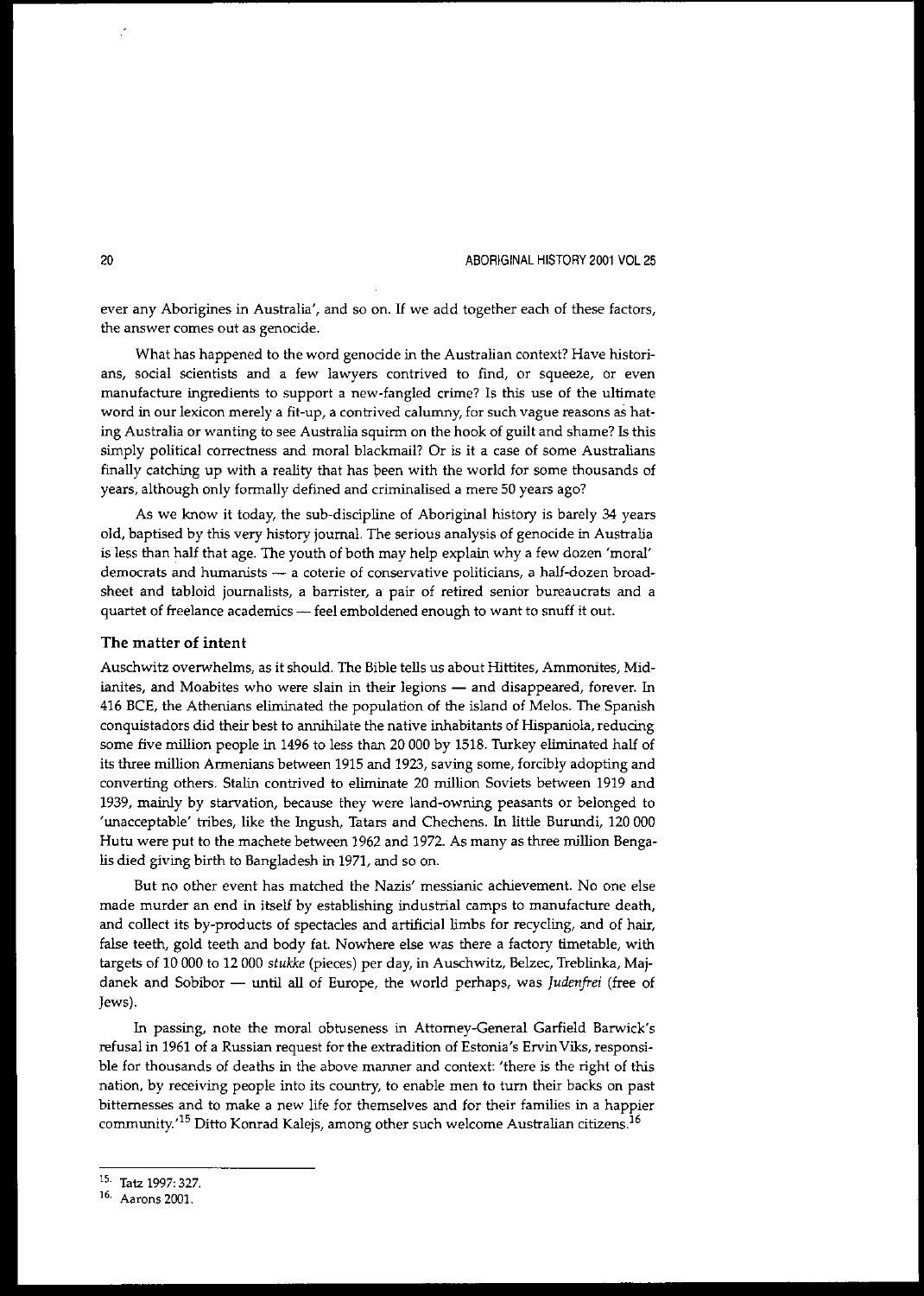**Neither the volume nor the mass of death makes genocide. VVhile numbers are** hardly inconsequential, tallies are not the essence of the crime, as Australian denialists assert.<sup>17</sup> It isn't the short, sharp encapsulated time frame  $-$  such as 1915-23 in Turkey, **or 1941-45 in Nazi-occupied Europe - that constitutes** genocide. It **isn't even the tech**nology used, whether individual killing or mass murder. Legally, genocide hinges on the words I have italicised in the definition: 'genocide means any of the following acts **committed** *with intent* **to destroy, in whole or in part, a national, ethnical, racial or religious group,** *as such.'*

The legal definition  $-$  the only one that establishes the crime  $-$  is deeply flawed. It omits political groups from the victim list and it says nothing about the role of the state in perpetrating genocide. It equates what to me, and to most others, are acts that are clearly unequal in outcome, and probably in intent. I see a difference in scale or nature between the shooting of Armenian men and the forced death marches of women and children to Syria, on the one hand, and the forced transfer of Christian Armenian children to Turkish Muslim families on the other. Is there not a similar qualitative difference between the slaughter  $-$  by club, poison and gun  $-$  of 10000 Aborigines in Queensland between 1824 and 1908, or of 20 000 across the country from 1788 to 1928, and the forced assimilation of Aboriginal children in the twentieth century? The Convention allows no degrees or levels of genocide. There are different levels, by both objective and subjective standards, and there ought to be an equivalent of the American criminal justice system, which would allow us to distinguish differences in action and motive, for example, as between physical killing (genocide 1), and sterilisation of some members of a group (genocide 2), and so on.

Those who seek to exculpate Australia as a genocidal state may well argue my very point: that the mind can't readily equate, for example, gas chambers with removal of children. Those who reject this equation are not denialists in the Holocaust denialist **sense. However, as we will see, it is one thing to disparage the Genocide Convention's** equating the seemingly unequal and quite another to deny that any killing took place in **this country, or to assert that children were never removed** unilaterally. (To **contend that** child removal shouldn't be a crime may make for an interesting academic debate - but **it is there, writ large in** international law.)

Since 1948, academics in several disciplines have worked hard at improving the legal definition. By July 1998, it looked as though their efforts would bring about change. The world's delegates met in Rome to plan the new International Criminal **Court, the constitution of which includes the most comprehensive list of national and** international crimes ever assembled. Unfortunately, it defines genocide verbatim from the 1948 Convention. I asked an American delegate<sup>18</sup> how this could have come to pass. She explained that had the framers of the new body attempted an improved or graduated, or at least an expanded, definition, nearly all the signatory States to the present Convention would have declined to be party to the new Court. It seems that nearly all nations  $-$  Russians and Americans especially  $-$  have regret about having signed in 1948.

**<sup>17.</sup> Windschuttle 2000,** *Quadrant,* **October: 8-21; Quadrant, November: 17-24; see also McGuin**ness *Sydney Morning Herald,* 14 September, 2000.

**<sup>18.</sup> At the Association of Genocide Scholars Conference in Madison, Wisco'1.sin in 1999.**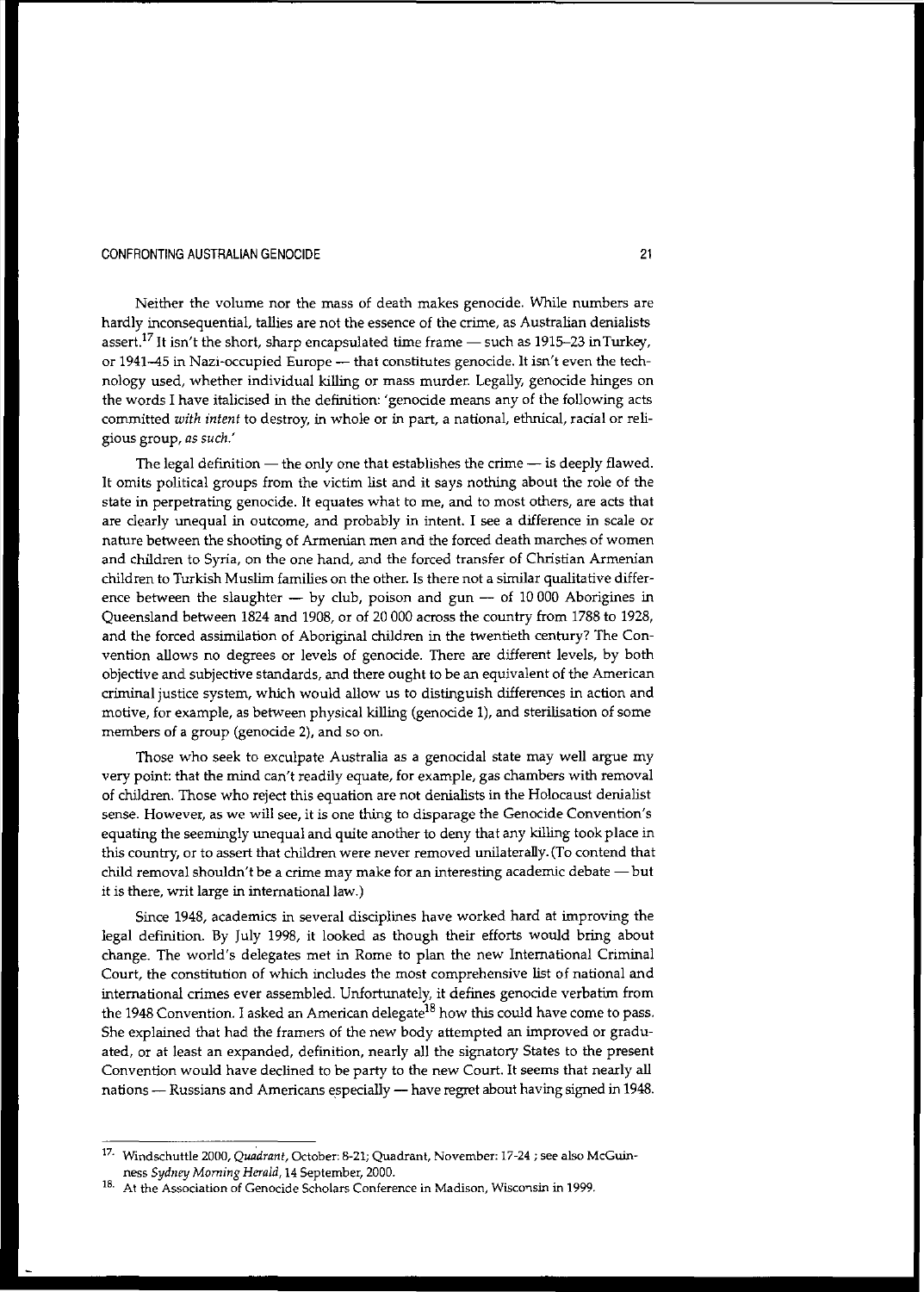Impunity is, of course, what all perpetrators seek.<sup>19</sup> (It is also likely that Australia won't be party to the new court, certainly not under the Coalition government and probably not under Labor.)

**The fulcrum of genocide is 'intent', in hvo senses: premeditation and the specificity of the victims of that mindset.** Criminal law **refers to intent as** *mens rea,* **the state of** mind, the aforethought (usually malicious) to commit a crime. The Genocide Conven**tion is clear on this point. The words 'as such' are vital: the United Nations clearly** required prosecutors to indict perpetrators who not only wanted to kill specific peoples but who wanted to kill them specifically (and perhaps only) because they were those people.

'As such' has not been sustainable in the case of South American tribes. In 1974, two international agencies charged Paraguay with complicity in the genocide of the Aché (Guayaki) Indians.<sup>20</sup> Charges included enslavement, torture, killing, withholding food and medicine, massacre outside their reservations, splitting families, selling chil**dren into slavery, denying their language, customs and religious practices. Paraguay** admitted that there were victims and victimisers but denied that the Ache were killed because they were Ache: they died as a result of industrial 'progress', not because of who they were. Similarly, Brazil consistently denies genocide of Amazon Indians **because 'the crimes were committed for exclusively economic reasons, the perpetrators** having acted solely to take possession of the lands of their victims.' Murder? 'Yes', said the killers. Genocide? 'No', according to the defenders of these killers.

Did Australians ever kill Aborigines with the intent of destroying them, 'in whole or in part', because they were Aborigines? If much of this early killing was done privately, by squatters and settlers, were the colonial authorities complicit by **countenancing these events? Were Aborigines simply in the way of the economic progress of the cattle or mining industries? Did Australian governments, and their agents of policy - the mission societies and the pastoralists - ever introduce or condone practices that caused serious bodily or mental harm to Aborigines** *qua* **Aborigines?** Did any official policies or practices inflict conditions of life calculated to bring about their total or even partial physical destruction? Did the Native Police 'disperse kanga**roos' or shoot Aborigines?21 Has any government agency ever tried to prevent** Aboriginal births? Has any government 'forcibly transferred' Aboriginal children to another group? Equally pertinent is this question: even if none of these things occurred, **or if none are provable as having occurred, has any government'attempted to commit** genocide' or been 'complicit in genocide', both punishable offences under the **Convention?**

20. Kuper 1981: 33-34.

21. Kimber 1997: 33-65.

**<sup>19.</sup> Peter Drost, Irving Louis Horowitz, Helen Fein, Israel Chamy, Frank Chalk, Kurt Jonassohn, Henry Huttenbach and Australia's Jennifer Balmt, among others, have produced broader and perhaps better definitions of genocide. Most, if ever adopted, would widen the net of 'perpetrators'. Huttenbach's 'genocide is any act that puts the very existence of a group in jeopardy'** is **so broad as to make virtually anyone who breaches another's human rights a 'perpetrator'.**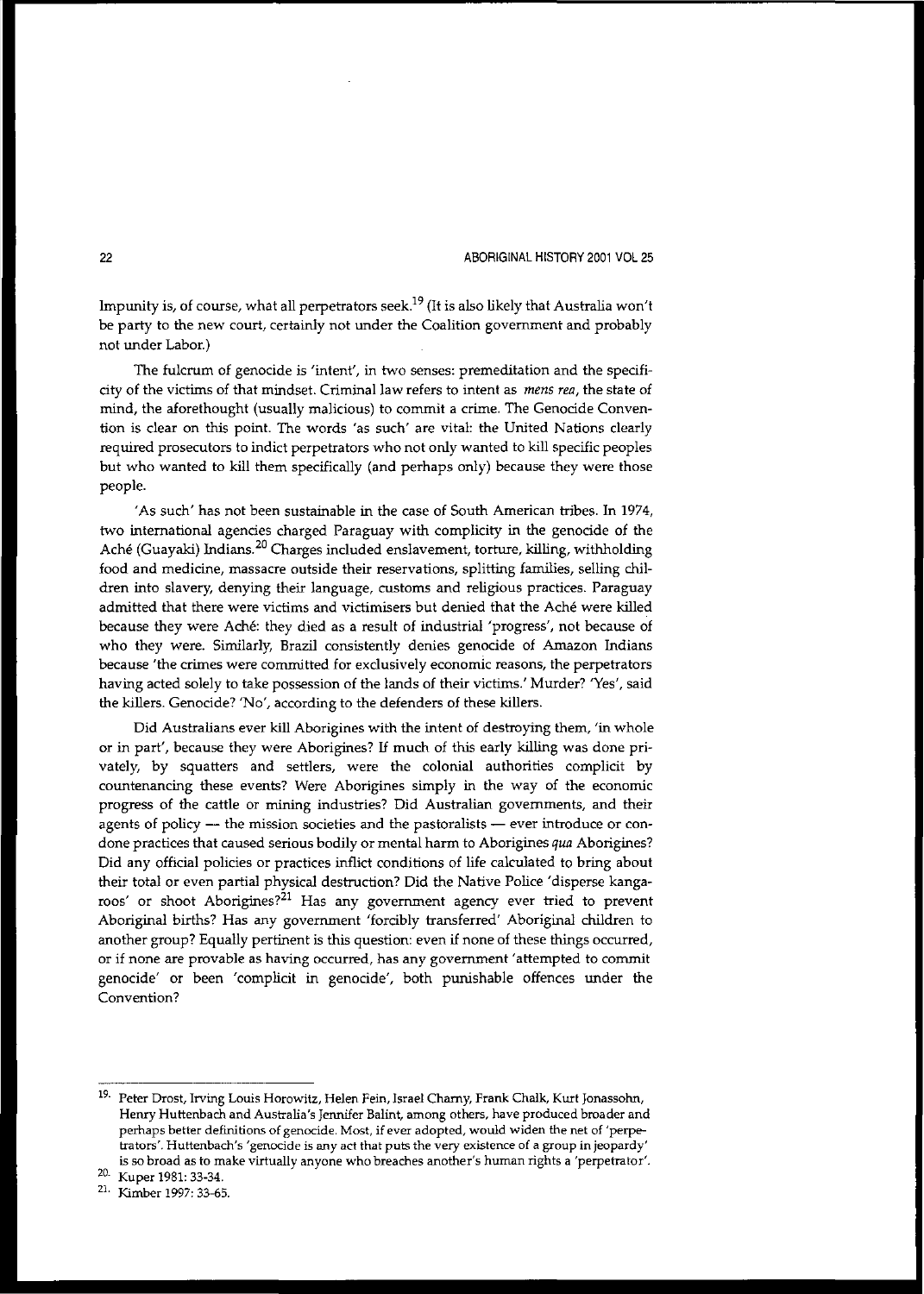#### Australia and Article II

My two recent papers on genocide can be read rather than be re-stated here. The 1997 chapter<sup>22</sup> reflects on the politics of remembering and forgetting in the Jewish, Armenian and Aboriginal contexts. The 1999 research essay<sup>23</sup> addresses images of genocide, the physical and social attacks on Aboriginal society, disease as genocide, and examines how each of the clauses in Article II mayor may not apply to Australia. However, **several aspects of genocide and of the Convention need comment here.**

**The disease-as-genocide thesis is common in many texts. Butlin was its chief pro**ponent: 'it is possible and, in 1789, likely that infection [smallpox] of the Aborigines was **a deliberate exterminating act,.24 Accident is not genocide and genocide is never acci**dent. It isn't feasible that a fleet of soldiers and settlers, themselves suffering huge losses from a disease they didn't understand, ignorant of the germ theory that would explain such diseases nearly 100 years later, could conceive of extermination by deliberately inflicting 'variolous matter' on the native peoples. This by-product of colonial **invasion was catastrophic, but not intentional.<sup>25</sup>**

The massacres and the organised killings, two of which were as recent as 1926 and 1928, were killings of Aborigines because they were Aborigines. White settlers, according to Evans et al, killed some 10 000 blacks in Queensland between 1824 and 1908.<sup>26</sup> **Considered to be wild animals, vermin, scarcely human, hideous to humanity, loathsome, and a nuisance, they were fair game for white 'sportsmen', In 1883, the** British High Commissioner, Arthur Hamilton Gordon, wrote privately to his friend William Gladstone, Prime Minister of England:

The habit of regarding the natives as vermin, to be cleared off the face of the earth, has given the average Queenslander a tone of brutality and cruelty in dealing with 'blacks' which it is very difficult to anyone who does not know it, as I do, to realise. I have heard men of culture and refinement ... talk, not only of the wholesale butchery ... but of the individual murder of natives, exactly as they would talk of a day's sport, or haVing to kill some troublesome animal.

In 1896, Archibald Meston was appointed Royal Commissioner to investigate the slaughter. In his Report on the Aborigines of North Queensland, $27$  he wrote that the **treatment of the Cape York people was 'a shame to our common humanity'; their 'man**ifest joy at assurances of safety and protection is pathetic beyond expression. God knows they were in need of it.' Aboriginal people met him 'like hunted wild beasts, **having lived for years in a state of absolute terror.' He was convinced their only salvation lay in strict and absolute isolation from all whites, from predators who, in no** particular order, wanted to kill them, take their women, sell them grog or opium. The world's first anti-genocide statute - the *Aboriginals Protection and Restriction of the Sale of Opium Act* 1897 - followed.

<sup>22.</sup> Tatz 1997: 308-6l.

<sup>23.</sup> Tatz 1999: 15-52.

<sup>24.</sup> **Butlin 1983, p.175 especially.**

<sup>25.</sup> **See Tatz 1999: 11-13, for a fuller discussion of this point.**

<sup>26.</sup> **Evans et a11975: 75-78.**

<sup>27.</sup> Tatz 1999: 15-16.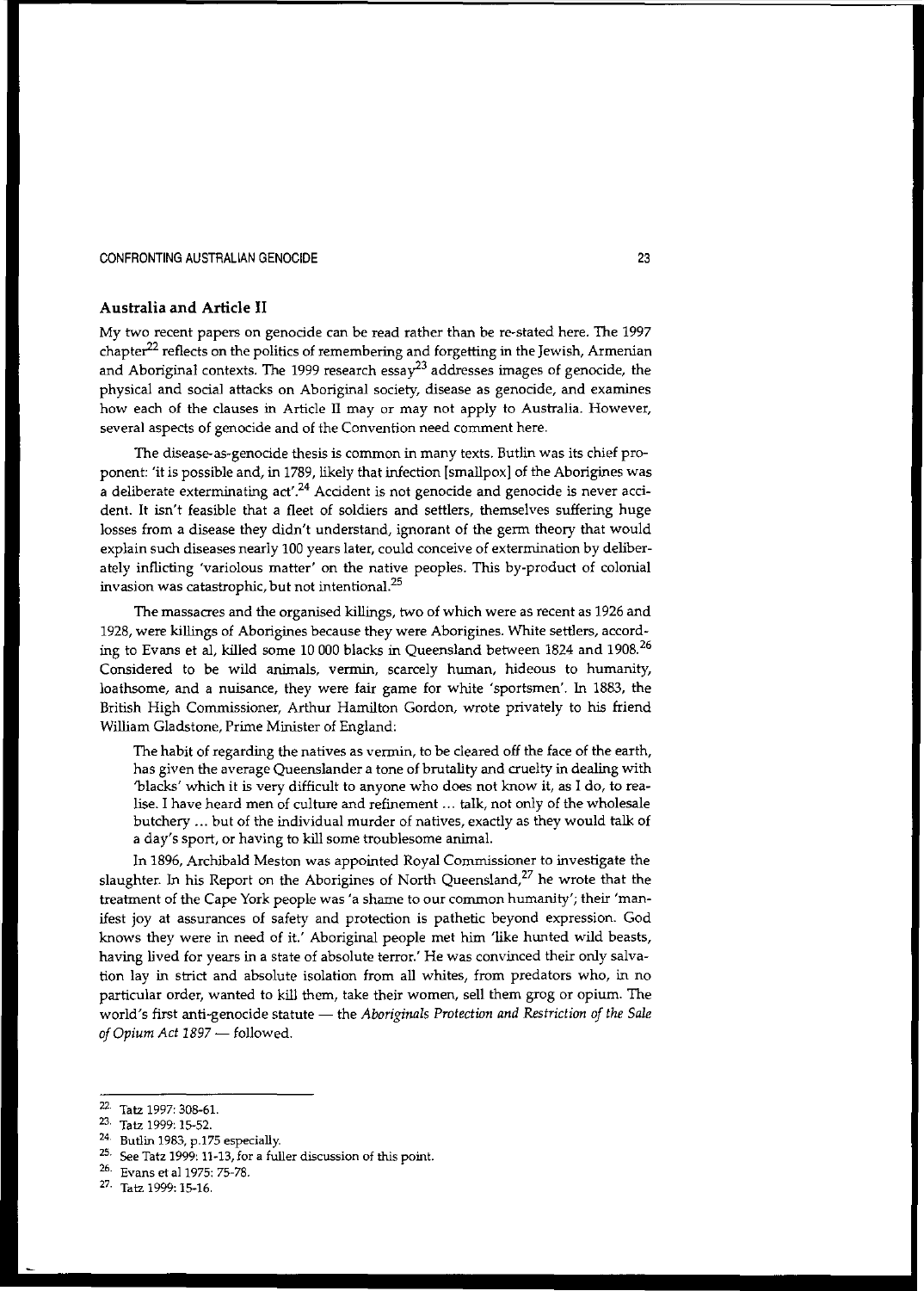**The more loosely worded clauses in Article II bear examination. II(b) - 'causing serious bodily or mental hann' - has never, to my knowledge, been used or invoked** anywhere to bring, or sustain, an allegation of genocide. Nor has  $II(c)$  - deliberately inflicting destructive conditions of life. The latter has strong echoes of the forced labour **and slave camps under the Nazis, but the former is a generalised and a less contextualised act, one which is, I believe, sustainable in our context.**

**Ironically, or perversely perhaps, protection-segregation practices, operative for** more than half of the twentieth century, amounted to both bodily and mental harm. Within the ambit of II(b) are the following 'protections': draconian laws in all States and the Northern Territory; a separate legal status for Aborigines - as perpetual minors **and wards; incarceration on reserves, settlements and missions in every jurisdiction;** destruction of hunter-gatherer systems by such confinement in these penitentiary-like **institutions; unappealable and unsupervised powers of officials and missionaries to** imprison for offences which only Aborigines could commit, especially in Queensland; **powers to exile Aborigines, without families, often for life, to remote and inaccessible** penal colonies like Palm Island, Yarrabah and Woorabinda; compulsory communal kitchens, further breaking down familial patterns in the Territory; removal of children **across the nation, in Victoria as early as the 1840s; removal of women and boys to segregated dormitories; removals of whole clans and societies to new 'lands', sometimes at** gunpoint in Queensland; work for rations only, and then later for rations and a pocket **money component in northern Australia; imprisonment for refusing to work in** Queensland; abolition of ceremonies that offended white officialdom, especially in Queensland; outlawing of Aboriginal painting at Elcho Island mission; control and **guardianship of all children even while natural parents were present in most jurisdictions; official control over marital and sexual relationships in the Territory; denial of** access to alcohol, gambling, reading and film material in most of the country; appren**ticeships and indentures without payment to the individual but, instead, to the Welfare** Board in New South Wales; prohibitions on trade union membership and ineligibility to vote at elections for much of the last century. Some of these practices - often administered beyond the letter of the law<sup>28</sup> - could well fit within Article II(c).

**From time to time allegations surface that State medical services engaged or** engage in administering contraceptive 'therapy' without informing the women of its **purpose: in Western Australia, the use of Depo-Provera, producing three-to-six month** infertility. Depo-Provera, by injection, has alarming side effects, necessitating dire **warnings about contra-indications and the need for stringent physical examination** before administration. Another allegation is the permanent sterilisation of Aboriginal women: in Queensland, a series of 'non-explained' tubal ligations.<sup>29</sup> These birth **prevention issues need careful research.**

**There is another, paradOXical sense in which we should pay more attention to** ll(d), preventing 'births within the group'. Attempts were first made by Victoria in the 1860s and 1880s, then later by senior bureaucrats in the 1930s and 1940s, to ensure births outside rather than within the group. C.F. Gale and later O.A. Neville in the West, Dr W.E. Roth and later j.w. Bleakley in Queensland and Dr Cecil Cook in the Northern

<sup>28.</sup> Tatz 1963: 17.

<sup>29</sup> Moody 1988: 324-26.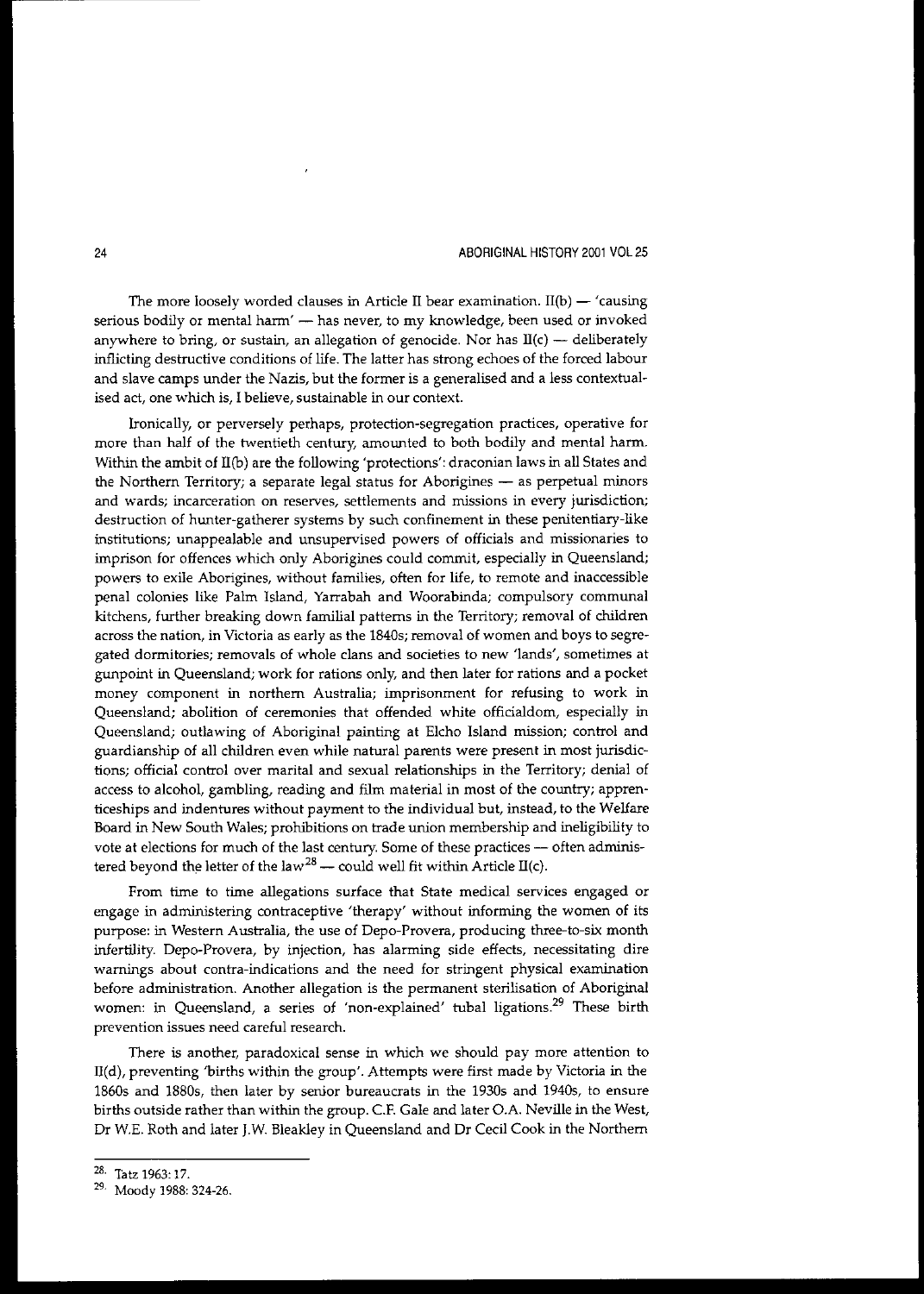**Territory actively sought every form of separation possible between 'half-castes' and** 'full-bloods'. Their collective efforts bore fruit at the meeting of Commonwealth and State administrations in Canberra in 1937: 'The destiny of the natives of Aboriginal origin, but not of full blood, lies in their ultimate absorption by the people of the **Commonwealth, and it therefore recommends that all efforts shall be directed to this** end.' This meant child removal, 'breeding them white', and 'dismantling' everyone who was regarded as less than 'full-blood'. The Administrator's report for the Northern Territory in 1933 had this to say:30

In the Territory the mating of an Aboriginal with any person other than an Aboriginal is prohibited. The mating of coloured aliens with any female of part-Aboriginal blood is also forbidden. Every endeavour is being made to breed out the colour by elevating female half-castes to the white standard with a view to their absorption by mating into the white population.

Neville had a three-point plan: first, the full-bloods would die out; second, he **would take half-castes away from their mothers; third, he would control marriages among half-castes and so encourage intermarriage with the white community. The** 'young half-blood maiden is a pleasant, placid, complacent person as a rule, while the quadroon [one-quarter Aboriginal] is often strikingly attractive, with her oftimes auburn hair, rosy freckled colouring, and good figure ...' These were the sort of people who should be elevated 'to our own plane'. In this way, it would be possible to 'eventually forget that there were ever any Aborigines in Australia.' In this way, too, births **would be prevented within the half-caste, quadroon and octoroon societies because** their offspring would henceforth be non-Aboriginal.

**Eugenics, as a science of animal pedigree, can only work in controlled stud and** stock farms. Fortunately, societies can't be regulated in the veterinary sense, but Neville, Bleakley and Cook certainly intended the disappearance of the 'part-Aboriginal' population by 'eugenicising' many of them. This was a clearly articulated intent to commit what would come to be called genocide. The Convention talks about the 'intent to **destroy, in whole or in part': it doesn't say that the crime requires successful** completion.

We need careful examination of the applicability of the word destroy in the definition. 'Destroy' was clearly used in the immediate aftermath of World War II with its tally of 50 million dead across the globe. Destroy is a negative, pejorative verb, resonant of evil, wantonness, violence. With hindsight and lapse of time, that is what can now be **read into it. But, as with all statutes, we are obliged to look at the ordinary or plain** meaning of the word(s), not at what we think the framers intended, Or feit, at the time.

'Destroy' brings to light an issue current in the debate about the Stolen Genera**tions, namely, that whatever was done in this country was done with good intent, and** therefore could not, by definition, be genocidal. In 1997, *Bringing Them Home: the report of the National Inquiry into the Separation of Aboriginal and Torres Strait Islander Children from their Families,* **concluded that child removal was an act of genocide. The essence of** the crime, it said, was acting with the intention of destroying the group, not the extent **to which that outcome resulted. The forcible removals were intended to 'absorb',**

<sup>30</sup> Tatz 1999: 27ft.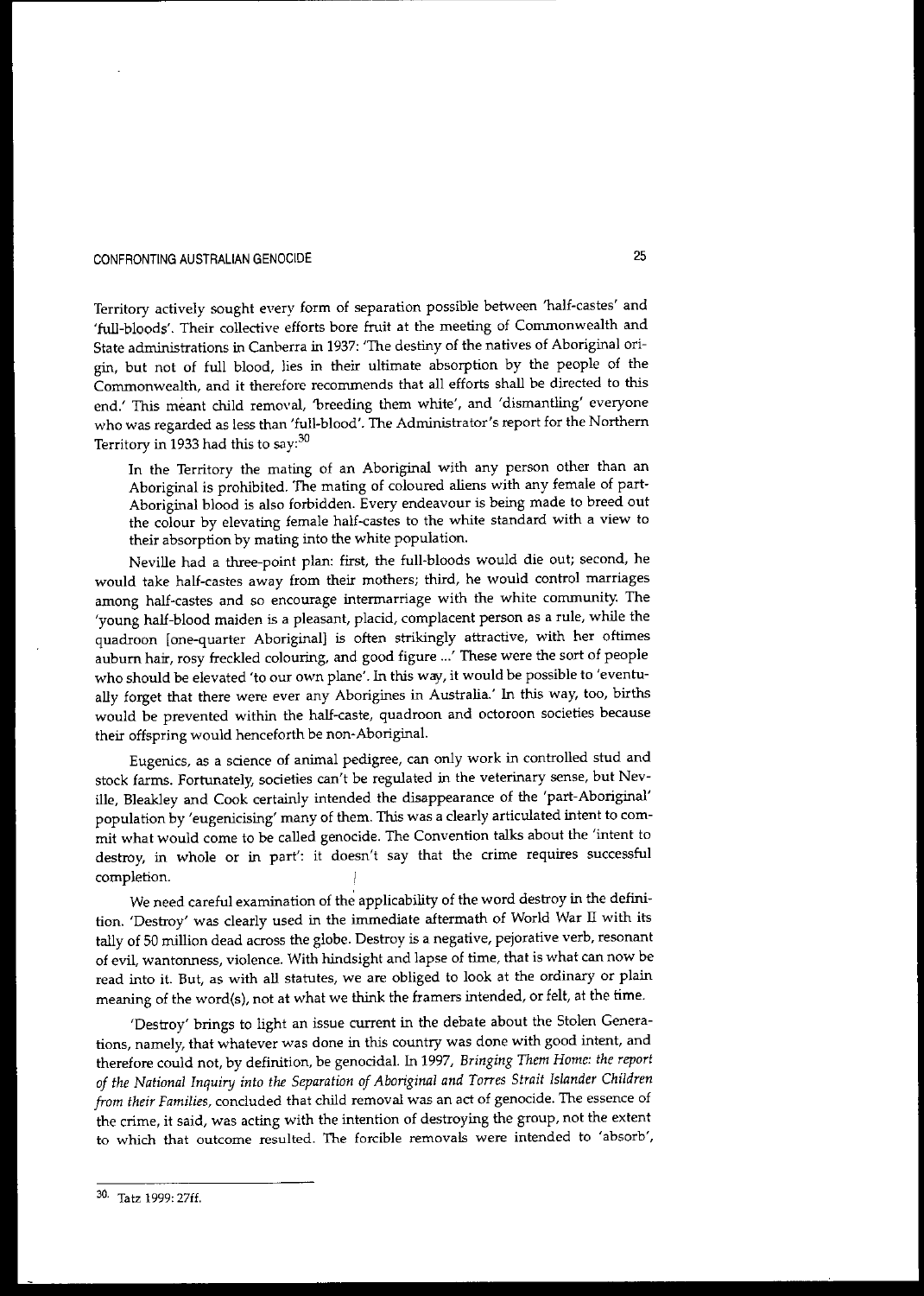'merge', 'assimilate' the children 'so that Aborigines as a distinct group would disap**pear.' That such actions by perpetrators were in their eyes 'in the best interests of the children is irrelevant to a finding that their actions were genocidal.,31**

**We always assume that 'with intent to destroy' means intent with** *male fides,* **bad** faith, with evil intent. Nowhere does the Convention implicitly or explicitly rule out intent with *bona fides,* good faith, 'for their own good' or 'in their best interests'. Stark**man's is but one of several opinions that the reasons for the crime, or the ultimate purpose of the deeds, are irrelevant: 'the crime of genocide is committed whenever the** intentional destruction of a protected group takes place.'32 Storey points out that 'genocide does not require malice; it can be (misguidedly) committed 'in the interests' of a protected population<sup>'33</sup> Elazar Barkan<sup>34</sup> asks whether there can be genocide 'despite ostensibly good intentions': 'The illegitimacy of the white man's burden may suggest that indeed the answer is affirmative.' Gaita contends that 'the concept of good intention cannot be relativised indefinitely to an agent's perception of it as good'. If we **could, he writes, then we must say that Nazi murderers had good, hut radically** benighted intentions, because most of them believed they had a sacred duty to the world to rid the planet of the 'race' that polluted it.<sup>35</sup>

In this volume, Larissa Behrendt discusses the nature and significance of two important legal cases - *NUlyarimma* & *Others* and *Kruger v Commonwealth.* The Peter **Gurmer and Loma Cuhillo cases<sup>36</sup> in the Northern Territory were also lost. My criticism** of the plaintiffs' cases in Kruger, Gunner and Cubillo is that they failed to confront the issue of whether any, or all, of the physical or social actions complained of fall within the ambit of Article IT. In Nulyarimma, the statement of claim was that by securing the Wik ten-point plan legislation in 1998, senior Coalition ministers committed specified and unspecified acts of genocide. One has to say that, by any yardstick, the Wik judgment was hardly the worst experience to have befallen Aborigines since 1788.

Irrespective of these outcomes, I place great store in trials. They posit a *prima facie* case that 'something happened'. They usually establish the victims and perpetrators; certainly they establish the actors. Trials produce both historical and contemporaneous **documents (of permanent record). They produce eyewitness accounts from all actors**victims, alleged perpetrators and bystanders or observers. Trials are not undertaken in the pragmatic belief that every case will be won, that all charged in criminal court will be convicted, or that all plaintiffs will be awarded damages in civil suit.Trials are a contention, an articulation by the state, or by parties against the state, under strict rules of evidence, in a legal theatre. Trials are a public declaration that there are moral and ethical values which society should sustain. Trial records are infinitely more powerful **educative tools about contemporary social and political history, and values, than the** passive voice and the indirect speech of history texts, or of essays like this one.

<sup>31.</sup> Human Rights and Equal Opportunity Commission 1997, 270-5.

**<sup>32.</sup> Starkman 1984: 1.**

<sup>33.</sup> Storey 1997: 11-14.

<sup>34.</sup> Barkan 2000: 247.

<sup>35.</sup> Caita 1997, 21.

*<sup>36.</sup> Lomn Cubillo, Peter Gunner v Commonwealth ofAustralin,* **[1999] FCA 518.**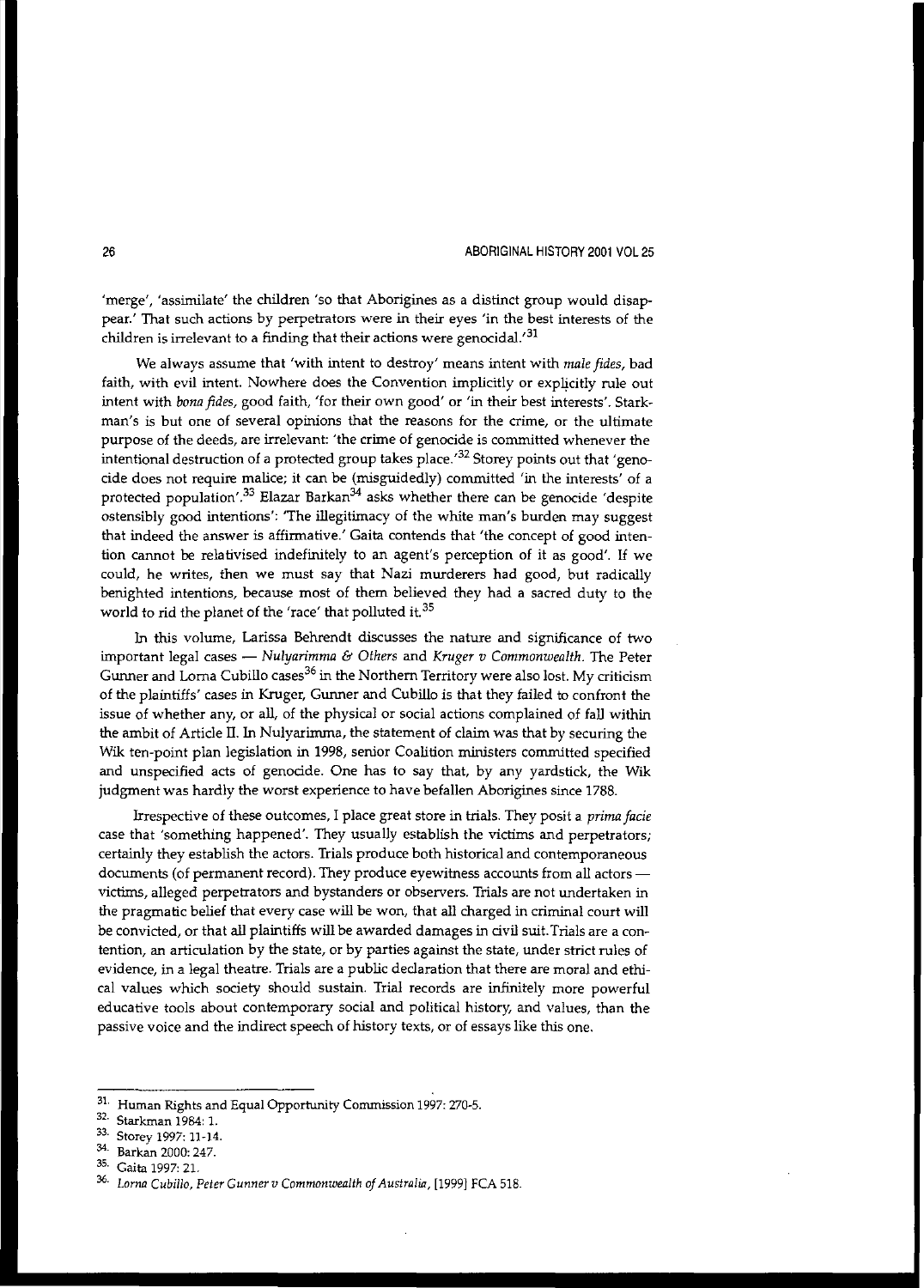## Admissions and denials

The years 1997 to 2000 were crucial for both admissions and apologies about the past, and for vigorous denials that anything needed admission or apology.

Earlier, in 1990, the Secretariat of the National and Aboriginal and Islander Child Care organisation (SNAICC) demanded an inquiry 'into how many of our children were taken away and how this occurred'. It wanted to know whether these policies fell within the definition of Article II(e). Prime Minister Paul Keating was the first senior politician to acknowledge that we 'took the traditional lands ... smashed the traditional way of life ... brought the diseases and the alcohol ... committed the murders ... took the children.<sup>37</sup>

**The Australian Archives presented a national exhibition,** *Between Two Worlds,* **a** study of the Federal government's removal of Aboriginal 'half-caste' children in the Territory from 1918 to the 1960s.<sup>38</sup> It was a brilliant depiction of one facet of genocide, **without using the word. Throughout this entire history, there were exceptionally few men and women who heard whispers in their hearts that anything was awry or** amiss.<sup>39</sup> One who did was the late E.C. (Ted) Evans, then Chief Welfare Officer, whose **exhibited letters to the Administrator urged that removals cease: because, he wrote,** they were intrinsically evil and because the world would never understand either the **motives or the practices.**

By 1994, Aborigines at the *Going Home* conference in Darwin felt sufficiently confident to begin planning civil lawsuits against governments and missions for the forcible removal of children and the break-up of family life.

*Bringing Them Home* became a best seller when published in April 1997. Within a month, some States were apologising.<sup>40</sup> South Australia apologised for 'the mistakes of the past', including 'any relevant actions of South Australia Police', and regretted 'the forced separation of some Aboriginal children.' Western Australia apologised for children removed, an act which 'encompasses acknowledgment by the Western **Australian Police Service of its historical involvement in past policies and practices of** forcible removal.' In June, New South Wales apologised unreservedly 'for the **systematic separation of generations of Aboriginal children from their parents, families and communities', regretting parliament's passing of laws and endorsement of policies** which produced such grief. The NSW Police Commissioner offered an apology on behalf of his Service in May 1998. In June 1997, the ACT Legislative Assembly, with no **removals to apologise for, nevertheless did do so as a symbolic gesture.**

The Tasmanian parliament, but not the police, regretted and apologised for 'removed children' in August 1997. A month later, Victoria apologised, expressing 'deep regret at the hurt and distress' caused. The police indicated that enforcing policies **'that now are acknowledged as racist' are a 'significant cause of distrust of police.'**

<sup>37.</sup> **The Redfern speech, December 1992, quoted in Tatz, 1999: 4l.**

<sup>38.</sup> **The exhibition was held in 1993-94. It is now in book form: see MacDonald 1997.**

<sup>39.</sup> **Henry Reynolds, 1998, has written elegantly about the people who couldn't satisfy their consciences, who worried about the Aboriginal-white relationship, who said so publicly and who attempted some kind of action to try to change the way things were.**

**<sup>40.</sup> Senate Legal and Constih1tional Affairs Reference Committee 2000: 129-38.**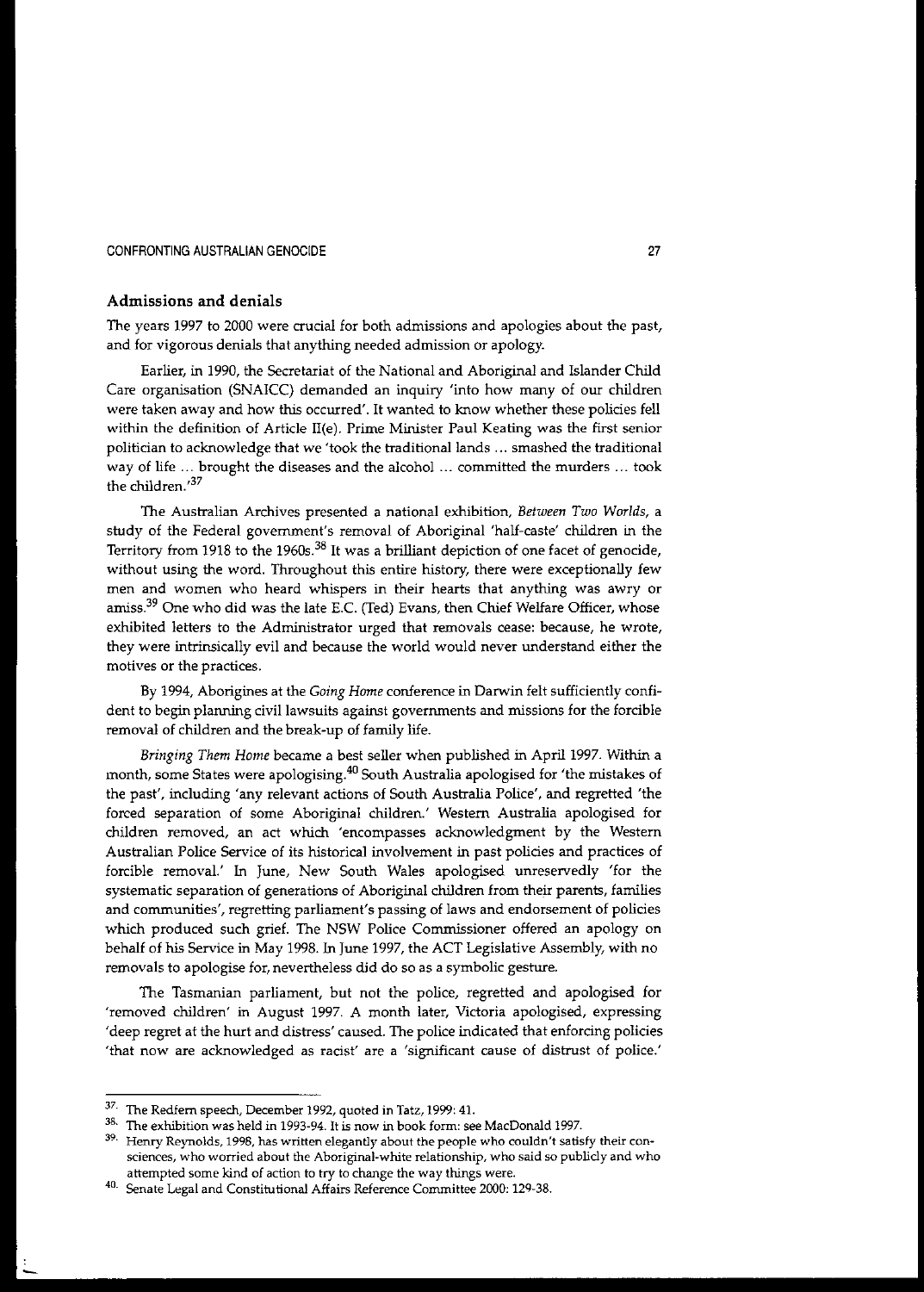Queensland, in May 1999, apologised for the 'Indigenous children [who] were forcibly separated', but the Police Service did not.

In 1998, the Northern Territory Legislative Assembly castigated the 'empty-apology option' taken by other parliaments. The Chief Minister had earlier told the National Inquiry that the Territory, self-governing since 1978, wasn't party to child removal (it **wasn't) and that apology and compensation 'are matters for Commonwealth consideration'.**

**In November 2000, a Senate committee reported on the Federal government's implementation of the recommendations made in** *Bringing Them Home.* **Their document** *Healing: a legacy ofgenerations* recommended a 'Motion of national apology and reconciliation ... gesture of good faith' by the Northern Territory parliament, and the establishment of a Reparations Tribunal.<sup>41</sup> This Committee, with two dissenters, **interviewed over a hundred witnesses, and received numerous written submissions** from churches, government agencies and Aboriginal individuals and organisations. It **produced compelling evidence for the conservative Federal government to do what it** has so steadfastly refused to do.

Initially, Howard's government refused to make a formal submission to the national inquiry chaired by Sir Ronald Wilson. Under pressure, it did so just short of the **deadline, in October 1996. Written by unnamed bureaucrats, saurced as** *Anonymous: Commonwealth Government,* it declared — in advance of the findings — that the govern**ment would not compensate for child removal. In judging these practices, it said, 'it is** appropriate to have regard to the standards and values prevailing at the time of their **enactment and implementation, rather than to the standards and values prevailing** today: It ended with a remarkable rationalisation: 'there is no existing objective methodology for attaching a monetary value to the loss suffered by victims.<sup>42</sup> Restitution, it argued, would cause intolerable inequities, but it didn't say to whom.

When *Bringing Them Home* was released, media attention focused heavily on acknowledgment and apology. When pressed, the Minister for Aboriginal Affairs (then) Senator John Herron and the Prime Minister - neither of whom, I believe, had any thoughts of their own on the matter  $-$  appropriated the exact wording of the bureaucracy's inquiry submission and locked themselves into these 'principles': restitution was not possible, there was no methodology for it, it would create 'new injustices', formal apology could open the way for lawsuits, all this happened yesteryear, and, in a new **version of 'for their own good', removal was akin to Anglo children being sent to** boarding school. Furthermore, some very successful Aborigines had come through **these assimilation homes. Finally, in words that echo popular misconceptions, Herron** declared: 'This practice could not be described as genocide as it did not involve an **intentional elimination of a race:<sup>43</sup>**

**<sup>41.</sup> Senate Legal and Constitutional Affairs Reference Committee 2000: xvii-xviii.**

**<sup>42.</sup> Yet Germany has (twice) given usa reparations model, and at the end of1998 found the will to compensate the surviving slave labourers of over half a century ago. The Swiss banks- 'inheritors' of Jewish deposited money - have now given us another model.**

**<sup>43.</sup> Herron, ABC Radio, 27 May 1997, in** *The Australian,* **27 May 1997.**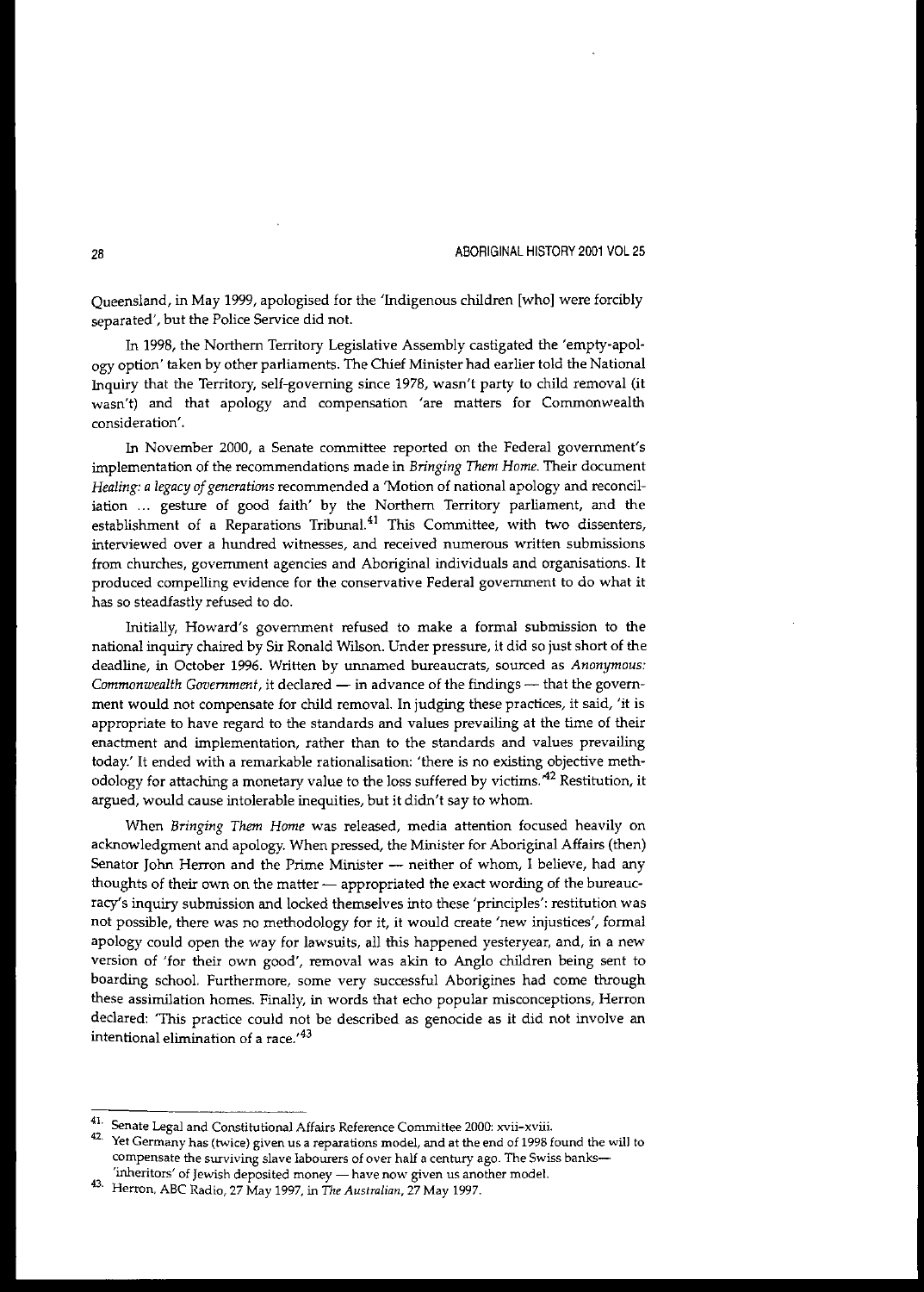With a degree of reluctance, the Prime Minister offered his personal apology. A formal apology, he insisted, would set up a chain of claims for reparation. Further, 'Aus**tralians of this generation should not be required to accept blame for past actions and** policies.' Howard, like so many, claims that the present generation is not responsible for the past: yet the present inherits the riches, the spoils and the acquisitions of the past and, in so doing, it also inherits the historical debts. In August 1999, the Federal parlia**ment shed its own minimalist tear, its 'deep and sincere regret' for past injustices - but** without apology.

**The low-water mark of the government's intransigence was Senator Herron's support fOf, and endorsement of, a paper written by his bureaucrats to the Senate** *Healing* inquiry in April 2000. It denigrated and diminished the Stolen Generations issue. Her**ron contended that since an entire generation was not removed but perhaps only one in** ten children, one could not use the phrase 'Stolen Generation(s)'. This sophistry produced a national outcry which further fuelled Aboriginal (and non-Aboriginal) **determination.**

An even lower point was reached when the esteemed Aboriginal elder, Lowitja O'Donoghue, told a Melbourne journalist, Andrew Bolt, that she preferred to describe herself as removed rather than stolen.<sup>44</sup> The talkback 'stars', a few tabloids and the **Prime Minister rejoiced in the inference that if she, of all people, wasn't stolen, then no one was.**

In October 1999, an Anti-Genocide Bill was introduced privately by West Austral**ian Democrat Senator, Brian Greig. A Senate committee inquired into the Bill, examining, inter alia, the adequacy of Australia's implementation of the Genocide Con**vention, with particular attention to finding an appropriate definition of the crime, the status of the Convention in Australian law, and the appropriateness of retrospectivity of any such new law. In June 2000, the Committee's *Humanity Diminished* recommended 'that the parliament formally recognise the need for anti-genocide laws'. In April 2001 the debate on the Bill was adjourned indefinitely. If it is ever debated, I doubt it will be passed, irrespective of party in office: we persist in refusing to confront the genocide issue in this country.

Amid these State and church apologies, and despite the work of Raimond Gaita, Robert Manne and Colin Tatz, the national and Senate inquiries, and the careful journal**ism of Debra Japson and others, a denial industry was born.**

Denialism takes several forms. First, the denial of any past genocidal behaviour, **whether physical killing or child removal. Second, the somewhat bizarre counterview** that whites have been the victims. Third, the hypothesis that concentration on unmitigated gloom (Professor Kenneth Minogue's phrase), or on the black armband view of history (Professor Geoffrey B1ainey's phrase), overwhelms the reality that there has **been more good than bad in Australian race relations.**

**Denials are accompanied by, or based on, several strange moral equations. Thus,** the Holocaust equals past bittemesses (Barwick); removal of children is good for them (Howard-Herron); Aboriginal pluses outweigh the minuses (Blainey-Minogue-

*<sup>44.</sup> Herald Sun,* **23 February 2001.**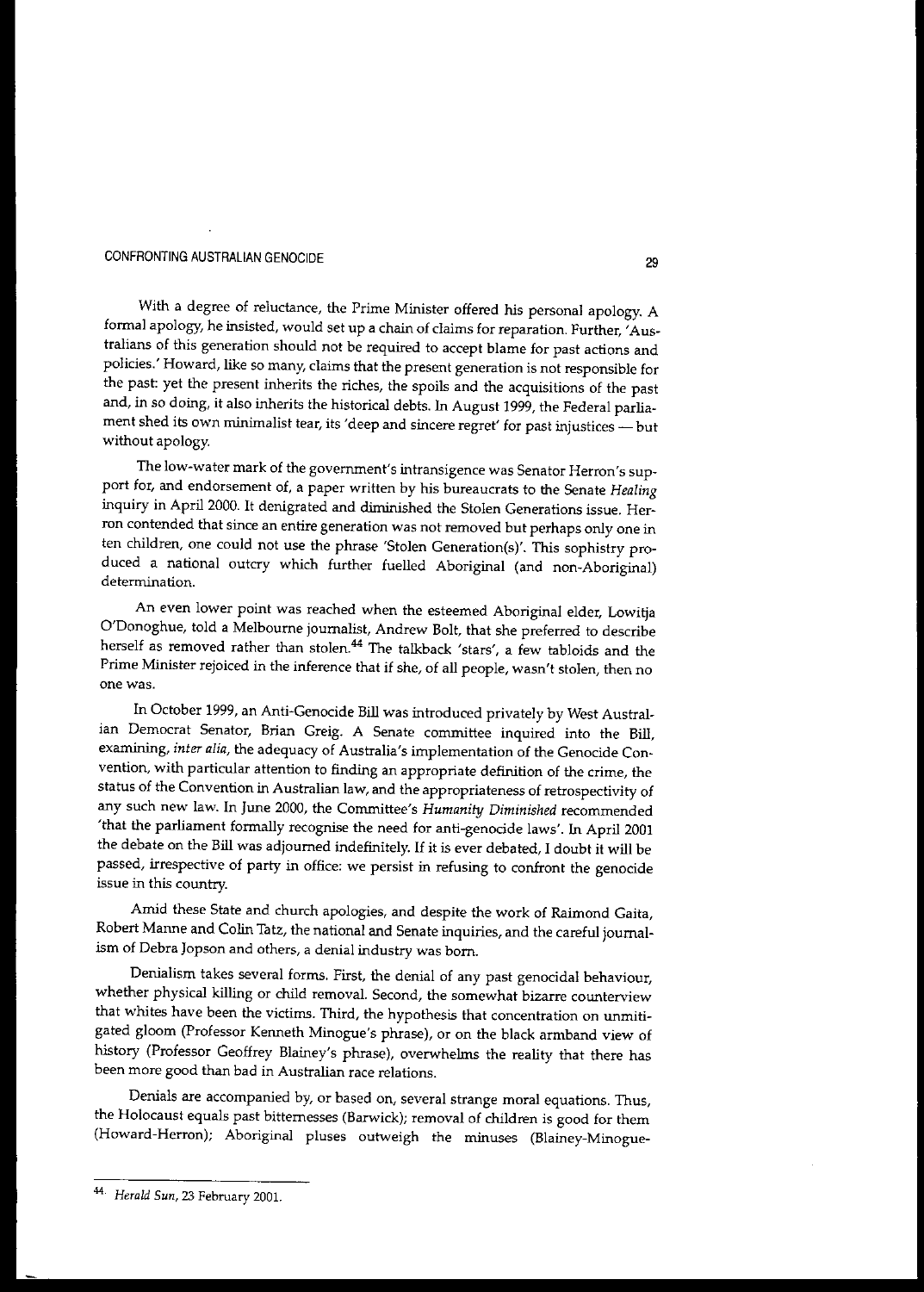**Howard); and that, at most, Australian racism is no more than 'a sentiment rather than** a belief, involving rejection of, or contempt for, or simply unease in the presence of, people recognised as different' (Minogue).<sup>45</sup>

The Witnesses for the Defence, as Padraic McGuinness styles himself and his col**leagues, are remarkable for their anorexic arguments and, at times, quite silly explanations. In concert with a few academics, a small coterie of journalists - lacking any academic or practical credentials in Aboriginal affairs - contrive to claim,** *inter alia:* that the charge of genocide is either pedantry or mischief; that Australia didn't commit **genocide by forced removal because, if we had, we would have prosecuted the crime** (when committed by Federal and State bureaucrats?); that many or even most removals **were with parental consent; that only a 'small number' (12 500) were removed, citing an Australian Bureau of Statistics 1994 survey to support the mini-removal thesis; that** removal was akin to white kids at boarding school; that many benefited from removal; **that Aboriginal leaders were assimilationists; that since earlier anthropologists didn't** find genocide, it couldn't have occurred; and, finally, some  $-$  but unspecific as to **number - who assert genocide 'are of Jewish background and have an interest in the Holocaust'.**

Ron Brunton attacked the National Inquiry because, as an anthropologist, he wished to protect the standards of science - and he strongly believed the inquiry to be deeply flawed.<sup>46</sup> He is concerned at the 'role of suggestion in creating false memories of events that never really happened.' He castigates the failure to distinguish 'truly **voluntary' and 'coerced' removals. He asserts that my 'silence' on genocide over the** years makes it look suspicious that I  $-$  'the doyen of genocide studies'  $-$  'suddenly' use the word now. Had I spoken out earlier, this 'certainly would have brought a very rapid end to the supposedly genocidal practices'. He is aware of the Genocide Convention but rails against the 'elasticity' of the crime, at being asked to equate 'misguided child welfare' with the skeletons hanging off the wire at Auschwitz.

Kenneth Maddock, reviewing Colin Macleod's patrol officer memoir, <sup>47</sup> suggested that two noted anthropologists thought well of the assimilation homes where 'halfcaste girls' could find haven from sexual predation and depravity. He pointed to the 'significant silence' of anthropologists Marie Reay and (the late) Diane Barwick, neither of whom ever mentioned genocide. Later, he pointed to the silence of all anthropologists.<sup>48</sup> He quotes the Australian Law Reform Commission report on customary law as saying something it should never have said - that 'genocide is restricted to forms of physical destruction'. He talks of the 'absurdity' of imputing evil to the Aboriginal **authorities in Darwin. Besides which, his three academic acquaintances who worked** with these authorities - Tatz, 'the outspoken political scientist', the pre-historian Carmel White and the anthropologist John Bern - 'were of Jewish background and **interested in Israel'. Even they, with Zionistically-attuned antennae, 'caught not a whiff** of genocide'.

**<sup>45.</sup> Minogue 1998: 11-20.**

**<sup>46.</sup> Brunton 1998: 19-24.**

<sup>47.</sup> Maddock 1998: 347-53.

<sup>48.</sup> Maddock 2000: 11-16.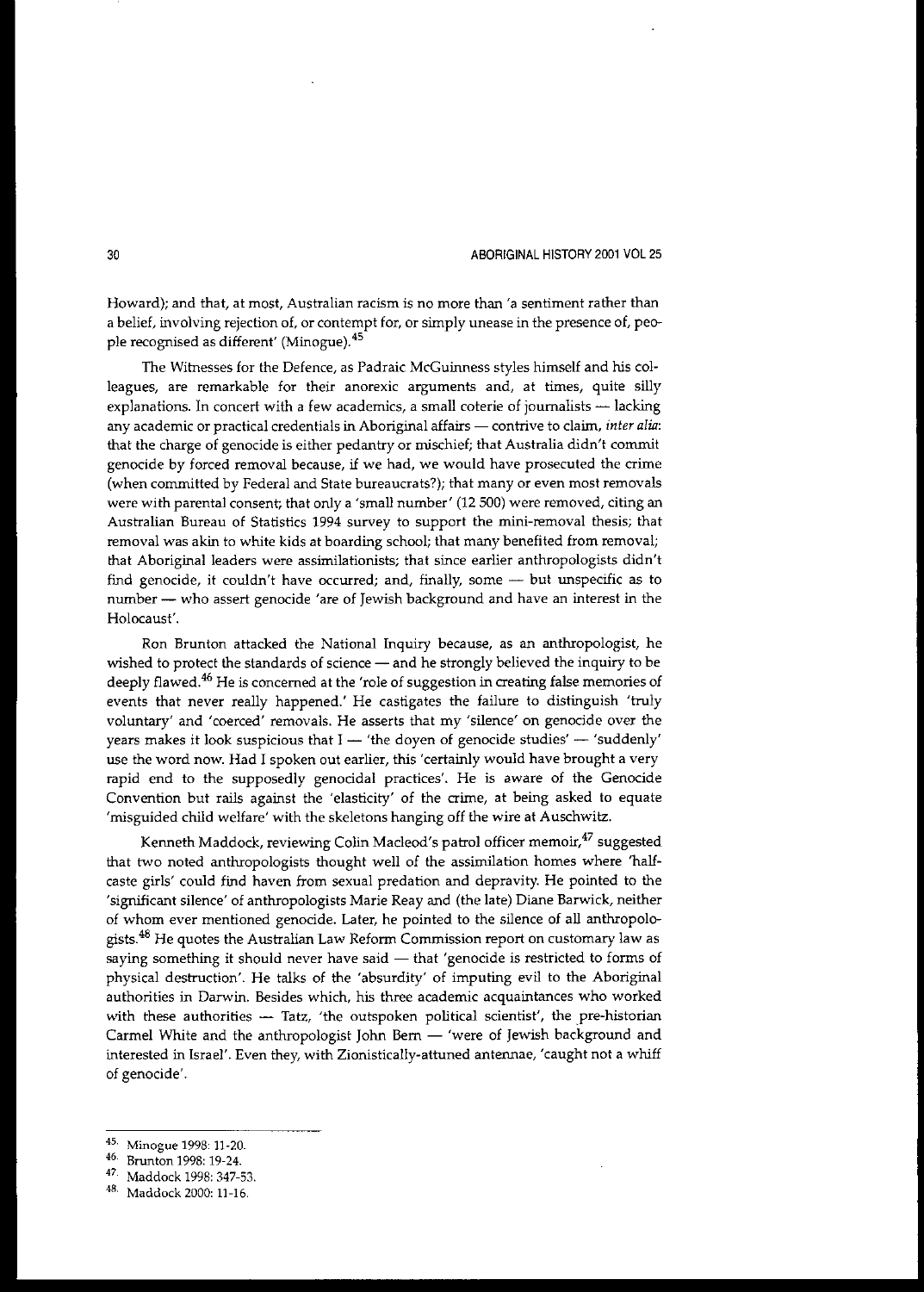**An array of conservative critics now refute genocide and/or the gloom and** mourning pervading Aboriginal colonial history. Some are reputable academics like historian Geoffrey Blainey, British political scientist Ken Minogue, anthropologist Ken **Maddock and Keith Windschuttle, a former lecturer in social policy and media studies.** Some are senior politicians - John Howard, John Herron, Bill Hayden and former pre**miers Wayne Goss and Ray Groom. Goss, when Queensland Premier, insisted on the removal of such 'offending' words as 'invasion' and 'resistance' from Queensland school texts. Former Tasmanian Premier Ray Groom contended that there have been no** killings in the Island State - making him, in effect, Australia's foremost genocide denialist in the  $1990s.<sup>49</sup>$ 

**There is a journalistic group vehement about the** *Bringing Them Home* **material:** between them, Piers Akerman, Andrew Bolt, Frank Devine, Michael Duffy, Padraic **McGuinness, Christopher Pearson and Bill Hayden, who now serves on the board of** *Quadrant,* **have described the entirety of** *Bringing Them Home* **as a hoax, a monument to false memory syndrome. Hayden sees the 'use of victimhood as some sort of heavy** waddy for punishing the guilty mass'. Furthermore, the inquiry exercise showed 'the extraordinary display of legal gullibility by Sir Ronald Wilson'.<sup>50</sup> Devine talks of 'frail **wisps of evidence' and 'manufactured' case studies.<sup>51</sup> McGuinness considers 'truth, sentiment and genocide as a fashion statement', and the 'whole Wilsonian edifice' of** *Bringing Them Home* as 'built on sand'. 52 In his attack on Reynolds, Keith Windschuttle, the latest defence witness, labels the 'alleged' physical killing as the 'myths of frontier massacres' and as 'the fabrication of the Aboriginal death toll'.<sup>53</sup>

Windschuttle is author, *inter alia*, of *The killing of history*.<sup>54</sup> This 1996 book - a con**certed attack on structuralism, poststructuralisIn, cultural relativism, postmodernism and assorted other new theories - stoutly defends traditional history, especially that of** Rowley and Reynolds. By 2000, he had experienced a conversion and joined the com**pany of McGuinness, ex-Liberal cabinet minister Peter Howson, fanner Assistant** Administrator of the Northern Territory Reg Marsh, barrister Douglas Meagher, Brunton and others. But in his case, he was refuting the history of killing, with blistering **attacks on Reynolds, his historical veracity, his sources and, above all, his 'numbers** dead'.

Geoffrey Blainey is not a denialist in this vein. But he has now backtracked on a phrase he claimed was never anti-Aboriginal in the first place, the phrase that so enamoured the Prime Minister - 'the black armband view of history'. In 1997, Blainey disparaged the way in which interpretations of Aboriginal issues had allowed 'the minuses to virtually wipe out the pluses'. The swing of the pendulum was 'wild' and even the High Court was 'that black armband tribunal'. 55 He now claims he was refer-

*<sup>49.</sup> Australian,* **25 October 1994.**

**so.** *Sydney Morning Herald,* **12 October 2000.**

*<sup>51.</sup> Australian,* **14 September 2000.**

*<sup>52.</sup> Sydney Morning Herald,* **14 September 2000.**

**<sup>53.</sup> See footnote 15.**

<sup>54.</sup> Windschuttle 1996.

**<sup>55.</sup> 'Black Future',** *The Bulletin,* **8** April 1997; **see also** *Sydney Morning Herald* **editorial, 18 Novem**ber 1996.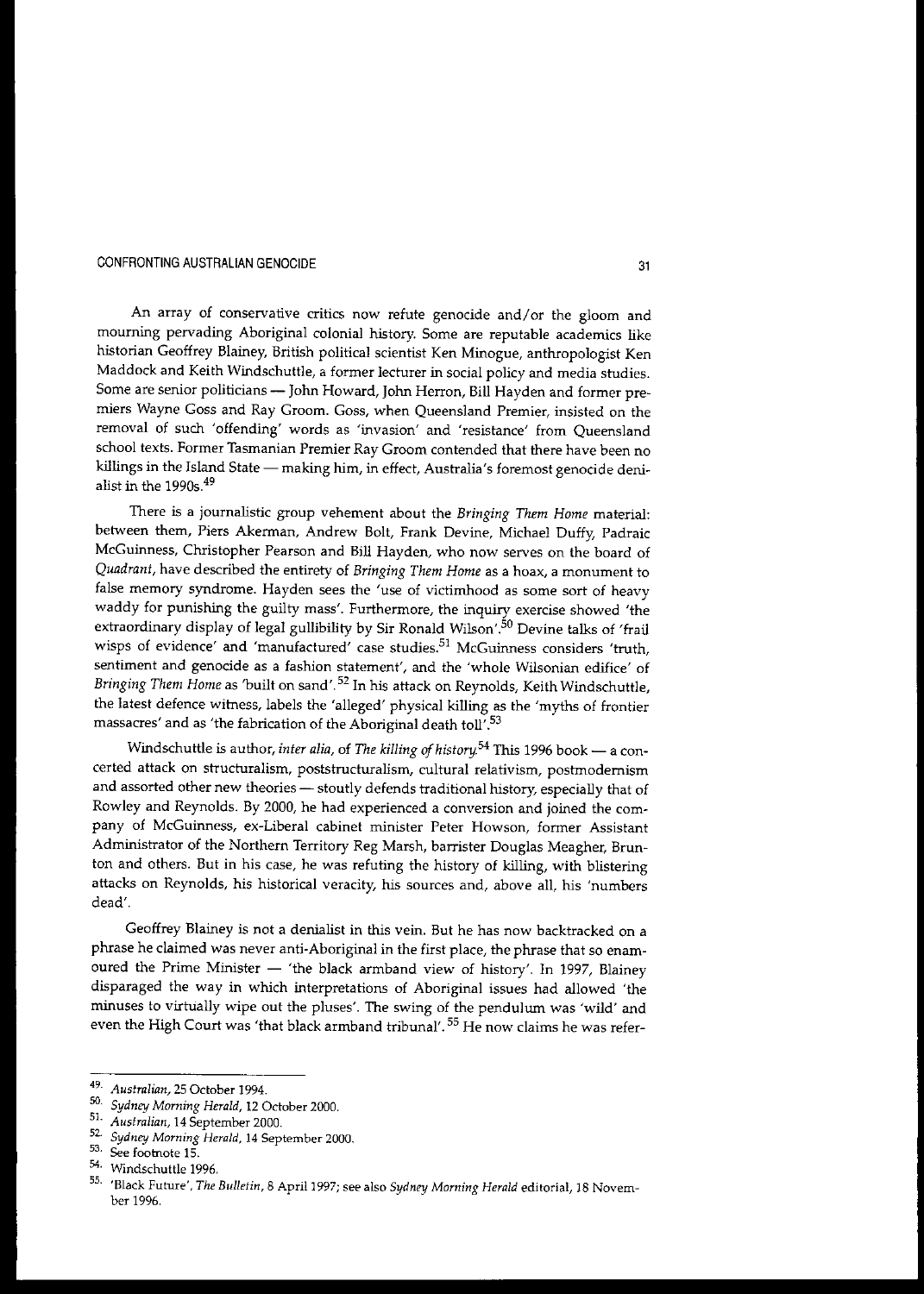**ring to such matters as the environment, for which he was and is in mourning and,** Australian football fan that he is, he insists his metaphor was born out of the practice of **these footballers wearing a black arm stripe when someone connected with the game**  $dies.<sup>56</sup>$ 

There is also a netherworld of radio talkback 'philosophers', Alan Jones, John Laws, Stan Zemanek, Howard Sattler.<sup>57</sup> What many of these self-confessed **'entertainers' have in common - apart from a seeming antipathy to Aborigines** generally and to the whole Aboriginal 'thing' - is that they do neither fieldwork nor homework. Like so many genocide denialists, they assert but don't demonstrate, they disapprove but don't ever disprove. They won't take on the burden of proving that Hamilton Gordon was lying when he wrote to Gladstone in 1883, or that Meston **fabricated his evidence for a protective statute in 1896, or that Lieutenant Wheeler** perjured himself when he told an inquiry in 1861 that he shot Aborigines. They could hardly sustain their views if ever they were in a civil suit witness box (which is where, I suggest, they should be 'coaxed' into being.) Rather, they rely on a new methodology: **attacking the integrity of authors and witnesses. Reynolds, for example, now has <sup>I</sup> a** tattered reputation' and I am a scaremonger seeking to impale Australia on exaggerated history. Besides which, I am Jewish, with an interest in the Holocaust.

**Are these denialists merely protecting themselves, and us, from a massive seam, as former senior bureaucrat and Senator, John Stone, would have us believe? He talks** about 'the misplaced remorse' of the Australians and the 'well-groomed pseudo Aborigines ... whose sole personal achievement has been to climb aboard the lushly furnished gravy-train while holding out their hands for even more gravy.'58

**These men behave in the manner of genocide denialists generally: either asserting that genocide never occurred here, couldn't have occurred here, could never occur here,** or more commonly, they nibble at the edges, sniping at weaker points, in the hope (or **belief) that if they can demonstrate one error of fact or figure the central and essential** 'contention' of genocide will fall apart.

But why the denials? Robert Manne, who has devoted the past three years to a study of the Stolen Generations, published an essay in 2001 - In denial: The Stolen Gen*erations and the right.* **A forensic counter to McGuinness and his team, he has** meticulously and impeccably dissected their claims and assertions. In his final section, he asks 'why'? Motives differ he says: 'some of the *anti-Bringing Them Home* campaigners are now too old or proud to reflect on the cruelty of practices in which they were personally involved.' Others are 'former leftists who are so obsessed by the conduct of ideological combat against their former friends that they have come to believe that truth is simply the opposite of what they once believed'. 'Some are general purpose rightwingers who hunt in packs and can be relied upon to agree with whatever their politi**cal friends believe.'**

**Manne is less concerned with their motives than with what he calls the heart of the campaign, namely, 'the meaning of Aboriginal dispossession'. There is, he argues, 'a**

*<sup>56,</sup> Australian,* **13 November 2000.**

**<sup>57.</sup> Mickler 1998, chapters 3 and 8; Adams and Burton 1997.**

*<sup>58.</sup> Australian Financial Review,* **2 February 1995.**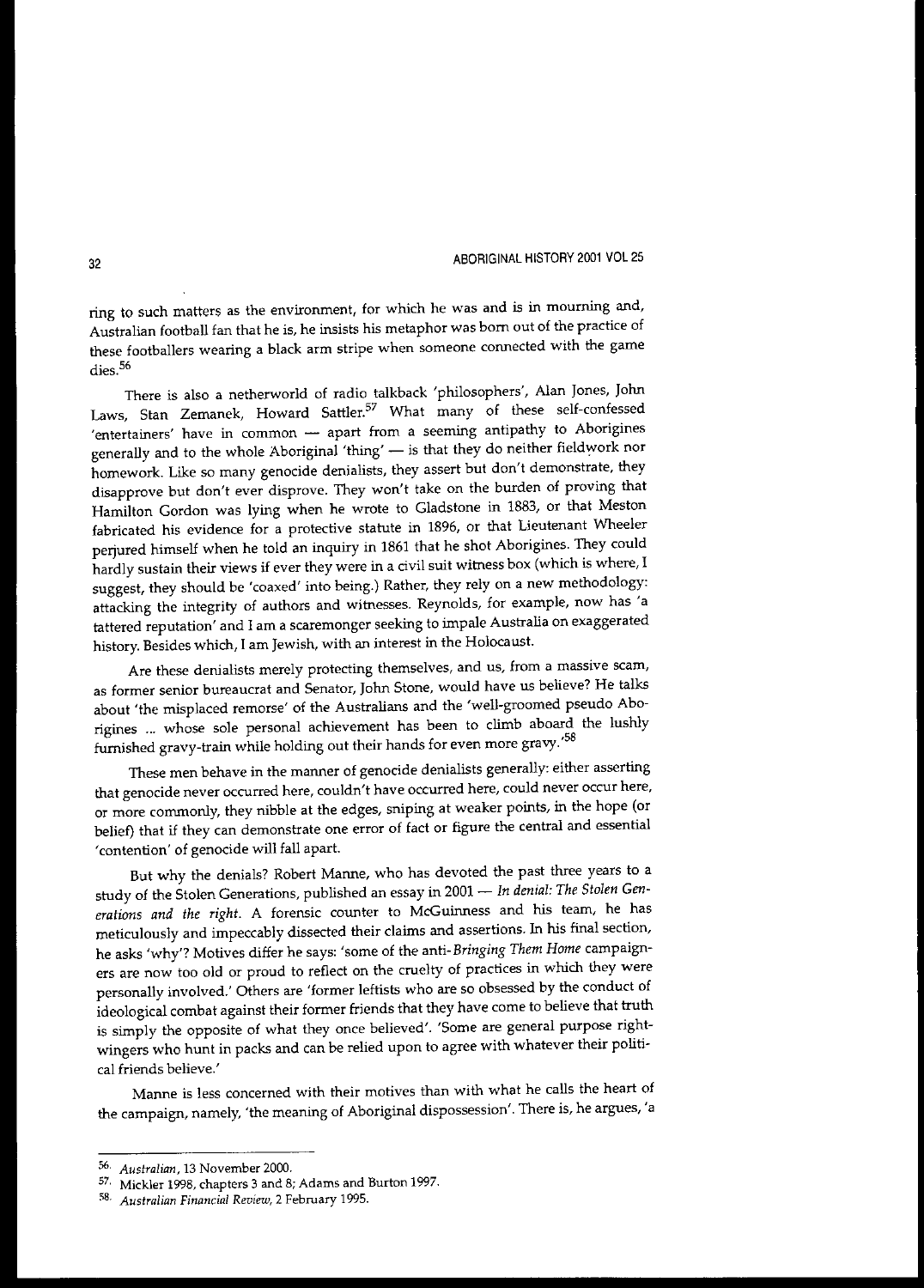**right-wing and populist resistance to discussions of historical injustice and the Aborigi**nes'. Separation of mother and child 'deeply captured the national imagination': that 'story had the power to change forever the way they saw their country's history'  $$ **hence the imperative to destroy that story. This is an acute observation. However, this imperative doesn't explain their systematic attacks on the 'falsity' and 'fabrication' of** the physical killing era.

**We need to probe deeper than this. Are these men simply guilty officials, or just anti-leftists, or indiscriminate pack-hunting rightists? Are some amongst them \_ including a 'humanist' prime minister, two democratic premiers and a once-acclaimed politician turned Governor-General - not simply passionate defenders of national** pride and achievement? Are they not just a collective St George slaying the author**dragons - black and white - who insist that we do, indeed, have a 'racist, bigoted** past', because they know the truth - that we have no such past?

**There can be no doubt that reparation and restitution to Aborigines are anathemas** to the majority of Australians. Admitting 'past mistakes' is one thing: paying compen**sation for what was done is quite another. The Prime Minister and his servants have** made this clear. Howard was willing to spend \$300 million on a gun buy-back scheme, **but any similar or much lower figure on Aboriginal reparation is considered 'outrageous'. That there is a money motive in denialism is certain. But it is not just the money or the quantum thereof: it has much more to do with the attitudes towards the intended** recipients of such money, as for example, John Stone's 'well-groomed pseudo-Aborigi**nes' who pursue lush gravy-trains.**

Consciously perhaps, Howard's refusal of a parliamentary apology has produced a separate politics of 'sorry', one which deflects and relegates the original forcible **removal of children, the continuing removal through mandatory sentencing, and sev**eral other denials of human rights. Sorry, at this late juncture, isn't enough<sup>59</sup>: the longer the gap between the need for the token and its delivery (by someone other than Howard), the greater the chances that removed Aborigines will seek much more than apology.

I have another suggestion: that denialism in Australia is centrally about the place of morality in Australian politics. It is either a promotion of an especial Anglocentric **nationalism, a particular Australian moral virtue, in which there is, by definition, no** place for genocidal thoughts or actions, or it is an attempt to excise morality from polit**ical considerations - to create an amoral, economically-centred body politic. I'm not** quite sure which it is, and it may turn out to be both.

Much of the denialism is, I believe, a propping up of this mythical national moral hygiene, of an idealised 'down under' way of life that is simply beyond comparison, or analogy, with the barbarisms of the Balkans or the murderous mindsets of the Nazis. As **we see in daily sport** *ad nauseam,* **it is the Indian sub-continent and other 'foreign ele**ments' - like East Germans and the Chinese - who cheat, throw matches, accept

<sup>59.</sup> **Ray Brooks' book on the controversy over apologies and reparations,** *When sorry isn't enough,* **was published in 1999. It dealt with seven major case studies: the Jewish victims of Nazism, Japanese 'comfort women', Japanese-Americans, Native Americans, the slavery issue, the Jim Crow laws, and South Africa. Australia didn't rate a mention.**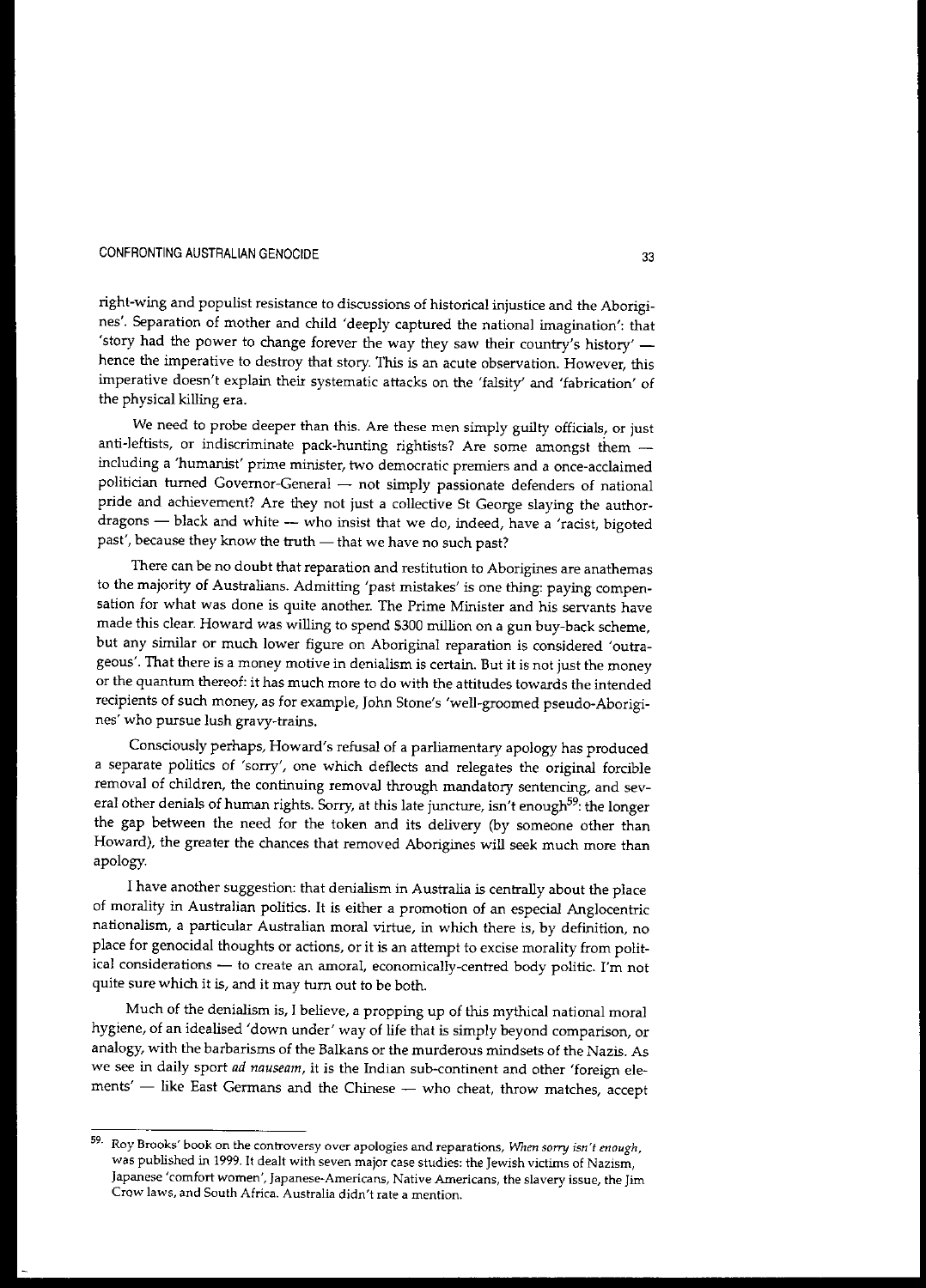**bribes or take drugs. Australians don't, or can't, do these things because we're Austral**ians. It has been suggested that these journalists and former bureaucrats, who met in enclave and began publishing voluminously and simultaneously in *Quadrant* and fhe major newspapers in September 2000, did so to 'clean up' Australia's history of race relations before the Sydney 2000 Olympic Games. The timing was, indeed, a curious **coincidence. 60**

Are they protecting the inherent 'moral gene' that runs through white and natu**ralised Australian veins? Or is it rather a case of their attempting to ridicule anything** fhat acknowledges an underlying morality in politics, a moral nihilism which'de-mor**alises' us all and leaves no room for issues of shame, guilt, atonement of any kind? In this way, for example, one doesn't have to think, or feel, about the refugees, the boat** people and other 'illegals' imprisoned in camps in the deserts of South and Western Australia.

Australian denialists are not men with credentials in history, or in any other disciplines: they won't be writing fhe textbooks for our school and university curricula. **They will hold their private and celebratory seminars - essentially to reinforce each** other rather than to 're-educate' the public. They will produce *Quadrant* wifh an **increase in** *ad hominem* **attacks, perhaps concentrating on those of Jewish 'backgroWld'. (If such were the case, I would prefer to be regarded as one of Jewish foreground, as** someone morally bound to investigate all manners and matters of genocide.)

But whether they be senior political figures, once powerful bureaucrats, journalists or talk-back radio 'philosophers', they miss two essential by-products of their denialism: they keep otherwise potentially 'fading' issues very much alive, and fhey provoke infinitely more interest amongst, and research by, those who have the real **qualifications, skills and ethics to do such work. In a bizarre sense, denialists - who see** fhemselves as prophylactics protecting our society from a moral re-appraisal of past behaviours - are the fecund: they actually increase the fertility of research into those **very behaviours. They can, however, take comfort in their one undisputed achievement** - their ability to hurt the victim peoples.

#### References

- **Aarons, Mark 2001,** *War criminals welcome: Australia, a sanctuary forfugitive war criminals since* 1945, Melbourne, Black Inc.
- Adams, Phillip & Lee Burton, 1997, *Talkback: emperors of the air,* Sydney, Allen & Unwin.
- **Barkan, Elazar 2000,** *The guilt of nations: restitution and negotiating historical injustices,* New York, W.W. Norton & Co.
- Barta, Tony 1985, Australian Journal of Politics and History, 31(1), (special issue edited by Konrad Kwiet and John A. Moses: 'On being a German-Jewish refugee in Australia'.)
- Brooks, Roy (ed.) 1999, *When sorry isn't enough: the controversy over apologies and reparationsfor human injustice,* NY, New York University Press.
- **Brunton, Ronald 1998, 'Genocide, the "Stolen Generations", and the "unconceived generations''',** *Quadrant,* **May.**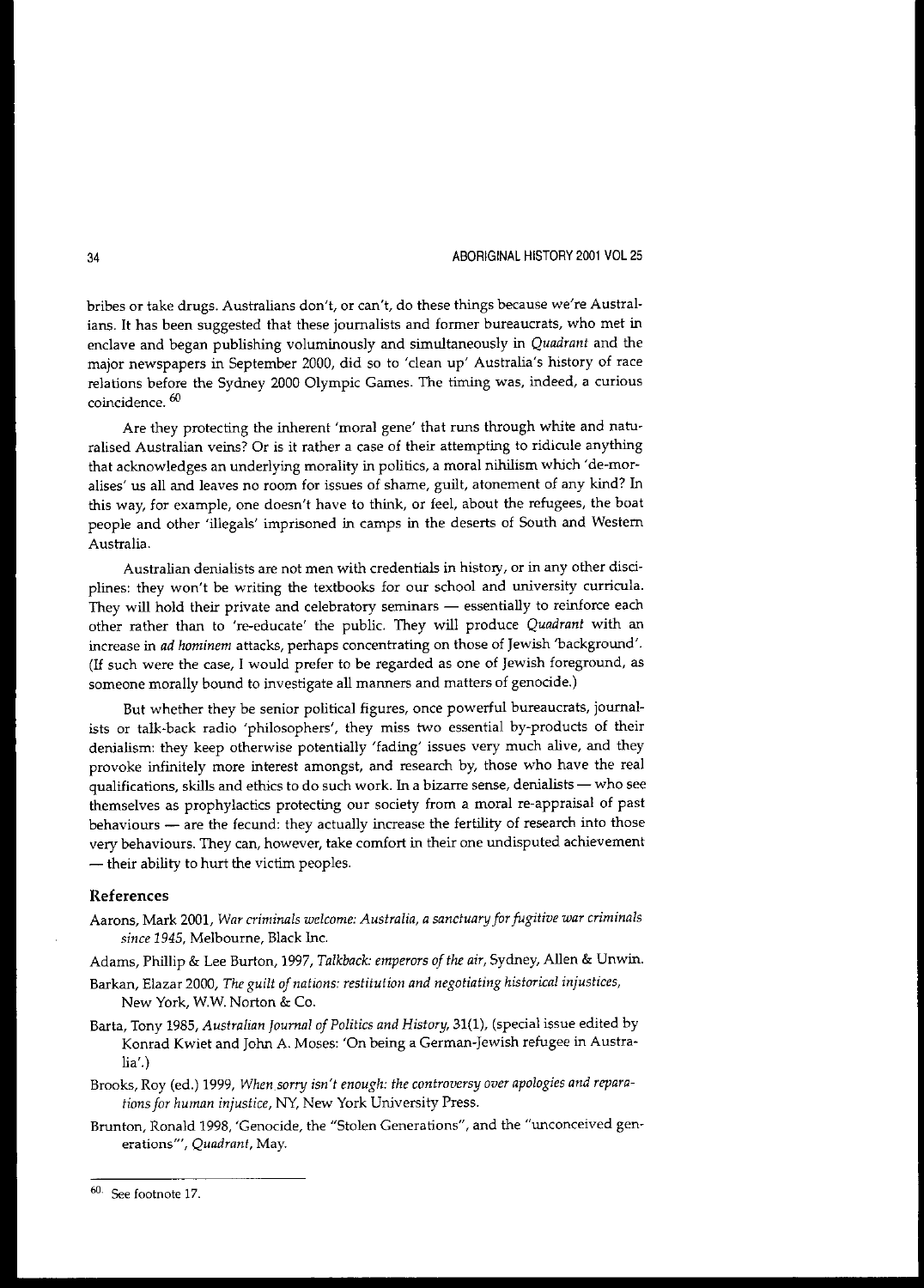- Butlin, Noel 1983, *Our original aggression: Aboriginal populations of Southeastern Australia 1788-1850,* Sydney, Alien & Unwin.
- Cannon, Michae11990, *Who kit/ed the Koories?,* Melbourne, William Heinemann.
- Chishoim, Richard 1985, *Black children: White welfare? Aboriginal child welfare law and pol*icy in *New South Wales,* SWRC Reports and Proceedings 52, Social Welfare Research Centre, University of New South Wales, Kensington.
- Evans, Raymond, Kay Saunders and Kathryn Cronin 1975, *Exclusion, exploitation and extermination: race relations in colonial Queensland,* **Sydney, Australia and New** Zealand Book Company.
- Gaita, Raimond 1997, 'Genocide: the Holocaust and the Aborigines', *Quadrant,* November: 17-22.
- Hancock, W. K. 1961, *Australia,* Brisbane, Jacaranda Press.
- Hansard 1949, House of Representatives, 203(30): 1871, June.
- **National Inquiry into the separation of Aboriginal and Torres Strait Islander children** from their families (Australia) 1997, *Bringing Them Home: Report ofthe National Inquiry into the Separation ofAboriginal and Torres Strait Islander Children from Their Families* [Commissioner: Ronald Wilsonj, Human Rights and Equal Opportunity **Commission, Sydney.**
- Kimber, Richard 1997, 'Genocide or not? The situation in Central Australia, 1860-1895', in Tatz, CoUn (ed.), *Genocide Perspectives* I: *essays* in *comparative genocide,* Centre for Comparative Genocide Studies, Macquarie University, Sydney: 33-65.
- Kuper, Leo 1981, *Genocide,* Penguin.
- **Loos,** Noel 1981, *Invasion and resistance: Aboriginal-European relations in the north Queenslandfrontier,* 1861-1897, Canberra, ANU Press.
- MacDonald, Rowena 1997, *Between two worlds: the Commonwealth government and the removal ofAboriginal children of part descent* in *the Northern Territory,* Alice Springs, Australian Archives, lAD Press.
- Maddock, Kenneth 1998, "'The Stolen Generations": a report from experience', *Agenda,* 5(3): 347-53.
- Maddock, Kenneth *2000,* 'Genocide: the silence of the anthropologists', *Quadrant,* November: 11-16.
- Manne, Robert 2001, 'In denial: the Stolen Generations and the Right', *Quarterly Essay,* Melbourne, Black 1nc.
- Margossian, Ara 7.001, 'The Anti-Genocide Bill: our submission', *International Network on Holocaust and Genocide,* 14(2-3): 21-39.
- Markus, Andrew *1990, Governing savages,* Sydney, Alien & Unwin.
- McGrath, Ann (ed.) 1995, *Contested ground: Australian Aborigines under the British crown,* Sydney, Alien & Unwin.
- Mickler, Stephen 1998, *The myth of privilege,* Fremantle, Fremantle Arts Centre Press.
- Minogue, Kenneth 1998, 'Aborigines and Australian *apologetics',Quadrant,* September: 11-20.
- **Moody, Roger (ed.) 1988,** *The Indigenous voice, visions and realities,* **vaL 1, London, Zed** Books.